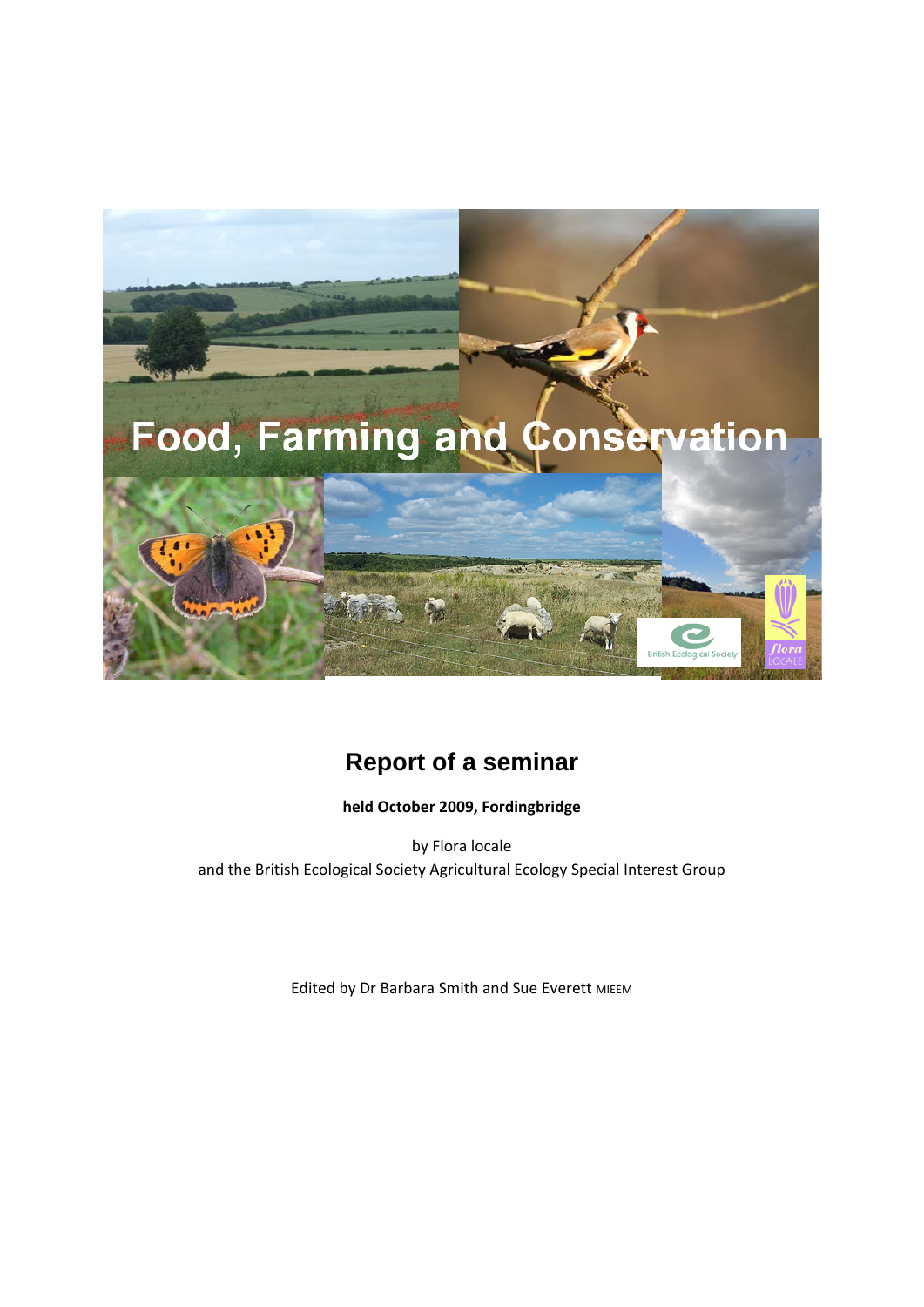Food, Farmina and Conservation: Report of seminar held October 2009 by Flora locale and the British Ecological Society Aaro-ecology aroup

# **Contents**

| $\mathbf{1}$                  | Introduction                        |    |
|-------------------------------|-------------------------------------|----|
| $\overline{2}$                | Summary of the workshop discussions |    |
| Annex 1: List of participants |                                     | 19 |

#### **Flora locale**

*Flora locale* seeks to restore wild plants and wild‐plant communities to lands and landscapes across the UK, and by this means raise the biodiversity, environmental quality and enjoyment of town and countryside*. Flora locale* is a Charity registered in England and Wales No. 1071212, a Scottish Registered Charity No SC039001 and UK Registered Company Limited by Guarantee No. 3539595.

Postern Hall Lodge, Marlborough SN8 4ND. Tel: 01672 515723. Email: info@floralocale.org Web: www.floralocale.org



#### **The British Ecological Society Agricultural Ecology Special Interest Group**

The group is forum for exchange of information between ecologists, conservationists and policy makers. It is concerned with conservation in the farmed landscape, using ecological theory to address agricultural problems, economic and ecological sustainability of current farming systems and the implication of agricultural policies. This is done through meetings, workshops, field visits, an email bulletin board and contact with other societies.

British Ecological Society Charles Darwin House 12 Roger Street London, WC1N 2JU

Tel: 0207 685 2500 Fax: 0207 685 2501

E‐mail: info@BritishEcologicalSociety.org Web: www.britishecologicalsociety.org

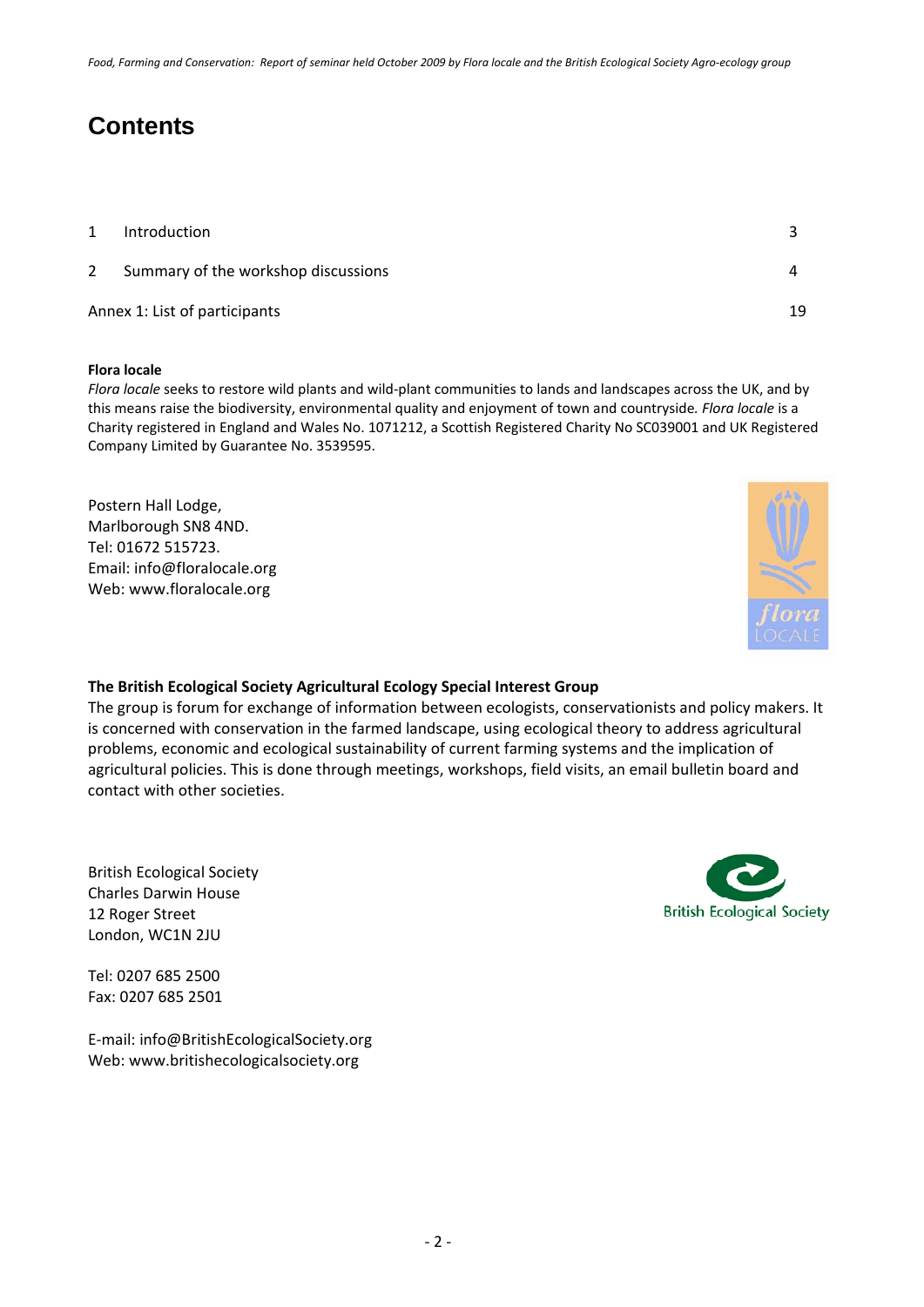# **1. Introduction**

There is immense pressure on the horizon through climate change. The UK is likely to remain suitable for agricultural production when much of the world will not. Farming systems will need to be resilient, flexible and diverse. This is in contrast to post-war change, and the continuing situation where farming systems have become increasingly simple, reflected in significant declines in wild flora and fauna as well as pressure on the natural resources upon which everyone depends, including air, water and soil. At the same time, farming is suffering from an ageing and declining (in number) rural workforce. It is also highly fossil-fuel dependent, and contributes to an estimated 23% of the UK's greenhouse gas emissions.

Consequently, there are currently many debates about the future of farming, of which this report reflects just one.

This report is very much the reflection of open discussion with little editing. The Editors', in conjunction with some other contributors to the meeting, intend to consider the output from the meeting and produce a 'future farming' policy and research comment paper. This will be issued more widely as a contribution to the ongoing debate about the future of farming, and its place in providing a healthy and biodiverse environment as well as sustainably produced, healthy food.

## **1.1 Aims and rationale**

Given the increasing pressure on land for food production and other activities associated with an increasing population, biodiversity and natural areas are under pressure. However, society must deliver a future landscape able to fulfil the basic requirements for appropriate levels of food production as well as good human health and a healthy ecosystem. Our current approach to this challenge is fragmented, in terms of policy, research and practice. If we continue with the current model of land use, we are unlikely to deliver the above.

This seminar aimed to explore how the pressure to increase food production can be balanced with the need to maintain and restore farmland biodiversity. Inevitably some of the wider environmental and social aspects were touched upon both in the plenary and workshop sessions.

## **1.2 Presenters and format**

The seminar was introduced by Barbara Smith (Director, Flora locale and Secretary, British Ecological Society Agro‐ecology Specialist Group) and Sue Everett, Technical Adviser to Flora locale, with an opening presentation from Poul Christensen, Acting Chairman of Natural England.

Scene‐setting presentations followed:

Professor Tim Benton, Leeds University, Biol. Sci.: Land sparing v land sharing

Professor Henry Buller, University of Exeter: Integrating biodiversity and food production ‐ the role of livestock

David Burgess, The Wildlife Trusts: Can we conserve the building blocks of biodiversity on farmland?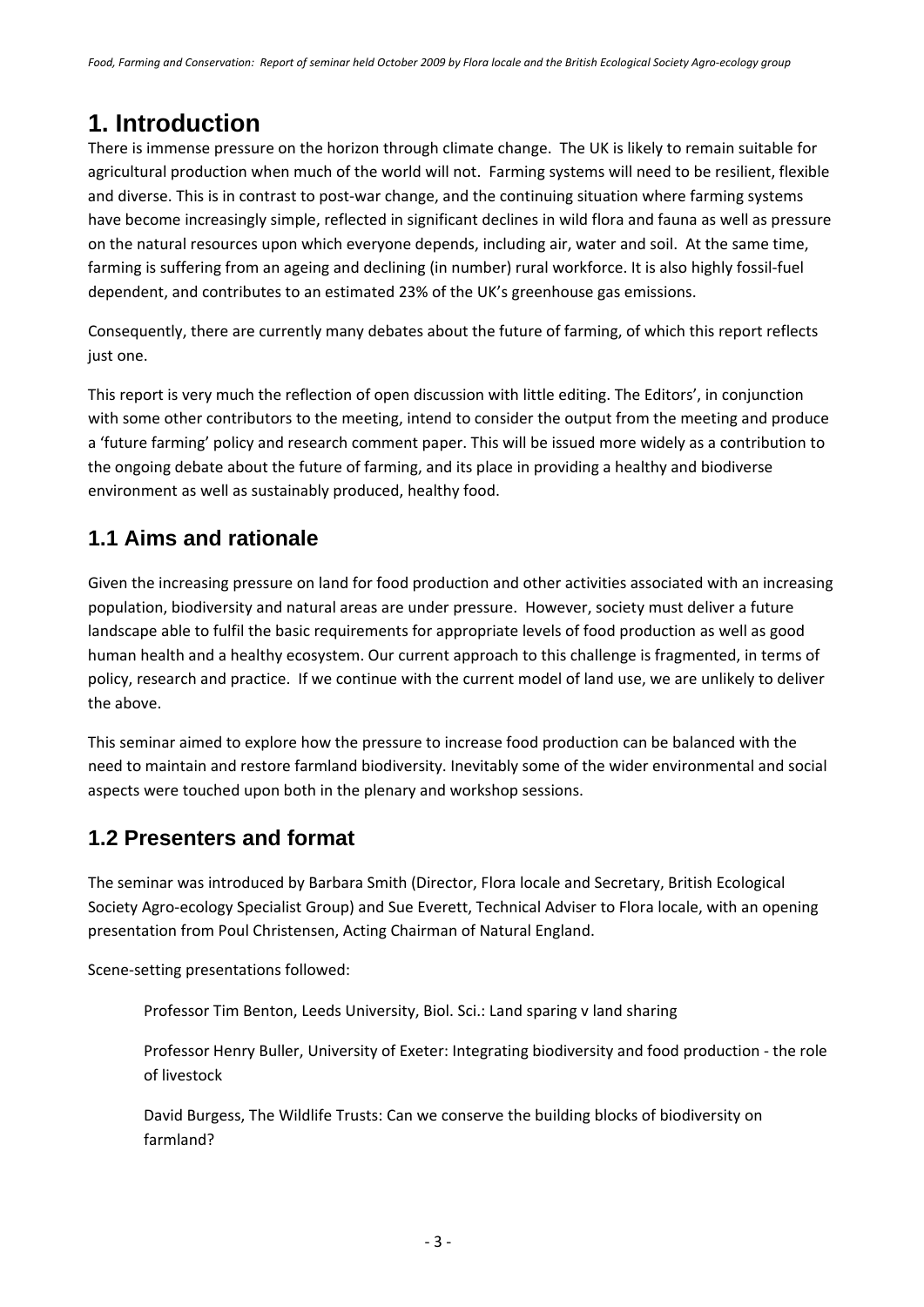Simon Fairlie, Director of Chapter  $7<sup>1</sup>$ : Could Britain feed itself in 2050 – a scenario.<sup>2</sup>

Robert Sutcliffe, farmer & Director, Flora locale: A farmer's perspective

Patrick Whitefield<sup>3</sup>, leading permaculturist: Future possibilities for improving crop and farm diversity

Ian Pickard, Department for Environment, Food and Rural Affairs: the current policy climate.

Selected Power Point presentations have been uploaded onto the Flora locale website.

In the afternoon, delegates were split into four groups with each group participating in two out of four workshops:

Fossil‐free future farms: Practicalities and implications for biodiversity (led by Caroline Drummond, LEAF

Sustainable livestock production and its role in restoring and conserving biodiversity in the farmed landscape: led by David Burton (Natural England and Director, Flora locale)

Wildlife habitat in the future farmed landscape: needs, scenarios and practicalities: led by Roger Wardle, farming and wildlife consultant

Options for improving crop diversity and diversifying production methods; how can ecological principles be applied to sustain productive farming: led by Dr Chris Stoate, Game and Wildlife Conservation Trust

## **2. Summary of the workshop discussions**

This section comprises notes from the workshop discussions, and acts as a reflection of the debates with some added editorial comments. Some of the activities mentioned are already beginning to appear in Government policy (e.g. encouragement for on-farm biomass and renewable energy) or are subject to research and development, while others provide pointers for future research or policy.

Points raised by debates in the workshops are not prioritised.

## **2.1 WORKSHOP 1: Fossil-free future farms**

Part of the pressure on the management of biodiversity and semi-natural habitats is brought about by climate change, use and misuse of our natural environment and society's dependency on fossil fuels. This high use of non-renewable fuels is unsustainable. Our challenge is to reduce this dependency and create a low carbon farming approach, but what approaches and changes are needed?

#### **2.1.1 Energy**

There are **opportunities to use renewable energy** on farms and the importance of **on‐farm energy production** was emphasised by several of delegates. Examples include:

The replacement of some carbon based fuels **with bio‐fuels,** providing these did not displace food crops or land of high wildlife value.

<sup>&</sup>lt;sup>1</sup>, the planning arm of The Land Is Ours network which campaigns for '... access to land for all households... through environmentally sound planning'. Simon is also the co-editor of *The Land* magazine, formerly Chapter 7 News

<sup>&</sup>lt;sup>2</sup> See http://transitionculture.org/2007/12/20/can-britain-feed-itself/

<sup>3</sup> www.patrickwhitefield.co.uk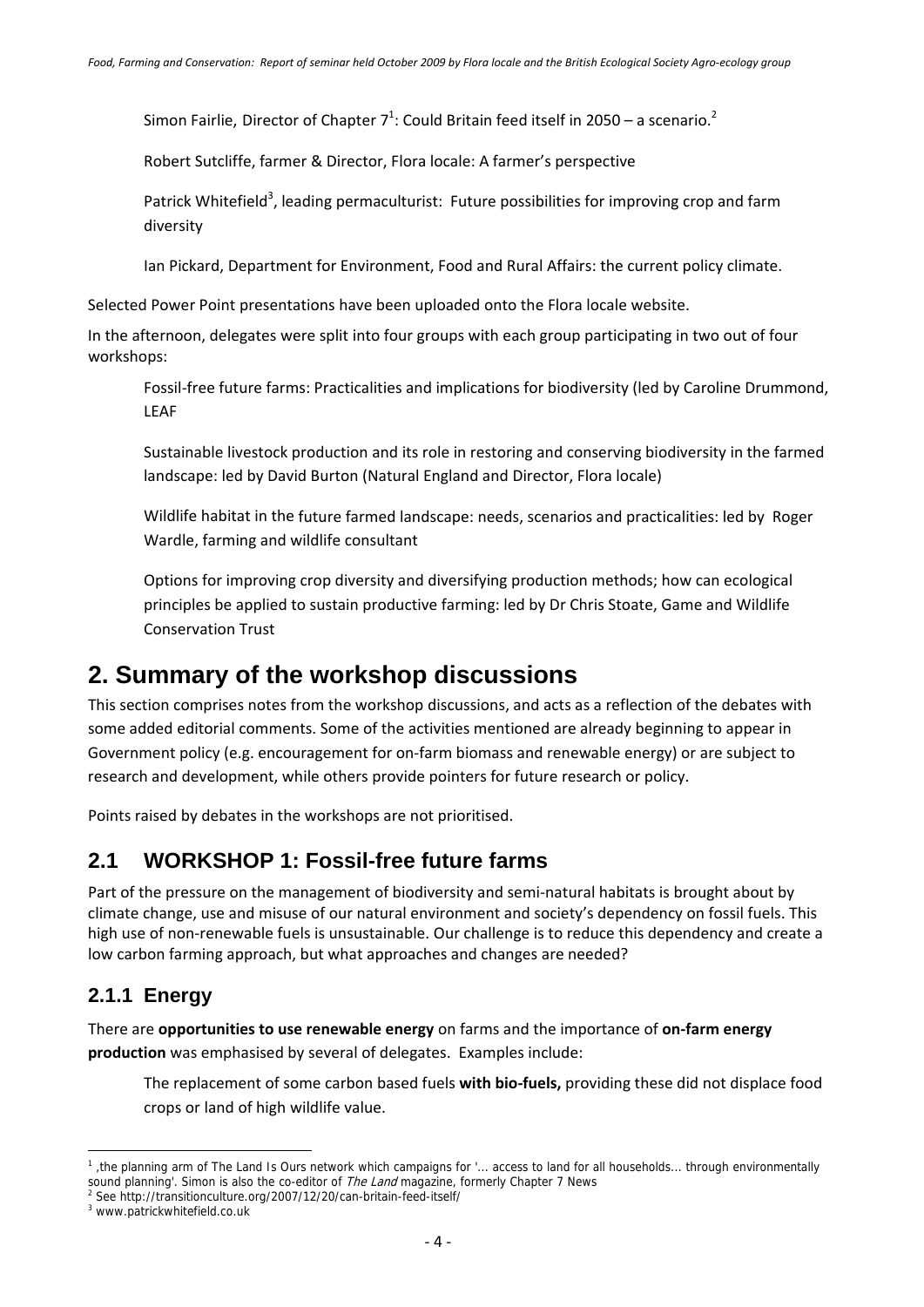The adoption of alternative technologies **such as wind** (with the caveat that energy production will be sufficient from each unit) and **solar power, especially passive systems for heating water, etc.**  On mixed farms, **methane from animals to be used as fuel**

**Anaerobic digestion has great potential**, especially for food and mixed waste but **not if it depends on specifically grown crops** which will require both land and management.

**Composting farm waste to replace peat** (which locks carbon effectively) in horticulture would go some way to conserving biodiversity in the peatlands.

**Short rotation coppice, farm woodlands and hedgerows** are **useful sources of wood‐fuel.** Managed woodland is does not only provide fuel but **supports high biodiversity** due to a heterogeneous structure and a variety of light levels.

In some sectors, notably in the lifestyle farming sector, there is some effort to reduce reliance on motorised transport by **returning to horse‐power** and this is something which should not be dismissed out of hand and, although not practical for large intensive holdings, could be employed on smaller units and for specific tasks such as in woodlands where vehicles can cause significant soil damage.

It will be important to **audit energy use on farms; farmers need to be supported** to **reduce energy use** where necessary (NB the Government has recently announced loans for this)

**Increased reslience will be offered by utilising a diversity of energy sources**.

**Minimum tillage can dramatically reduce machinery passes and hence fuel use.** Editors' comment: however there are also disadvantages to min‐till, e.g. weed build‐up, necessitating greater use of herbicides (although alternative approaches such as a winter green manure have been successfully used).

## **2.1.2 Permaculture**

Minimum tillage emerged from **permaculture**, which is an approach to designing human settlements and perennial agricultural systems that aims to mimic ecological relationships in natural systems. Typically a permaculture plot will combine animal husbandry with a diverse array of crops and uses low inputs; **it is inherently low carbon farming and elements of the system may be transferable to mainstream** agriculture. For example perennial cropping could be adopted (such perennial wheat).

#### **2.1.3 Soil restoration**

Editors' comments:

Arable land, excluding organic and other low input systems, is suffering from loss of soil carbon and soil biodiversity, with the consequence that soil biological function has been lost. This has serious consequences for nutrient cycling. Much arable land is now fully dependent upon receiving nutrients in the form of artificial fertiliser leaving farming vulnerable to shortages and price increases. Production, transport and use of N fertiliser rely on a high input of fossil fuels, so approaches requiring less artificial N inputs will be needed. Restoring the ability of soils to cycle and mobilise nutrients is one option needing to be considered.

A recent study indicates that carbon in soils under organic farming is significantly (at least 28%) greater than under conventional farming dependent on chemical inputs. Authors of this study suggest that organic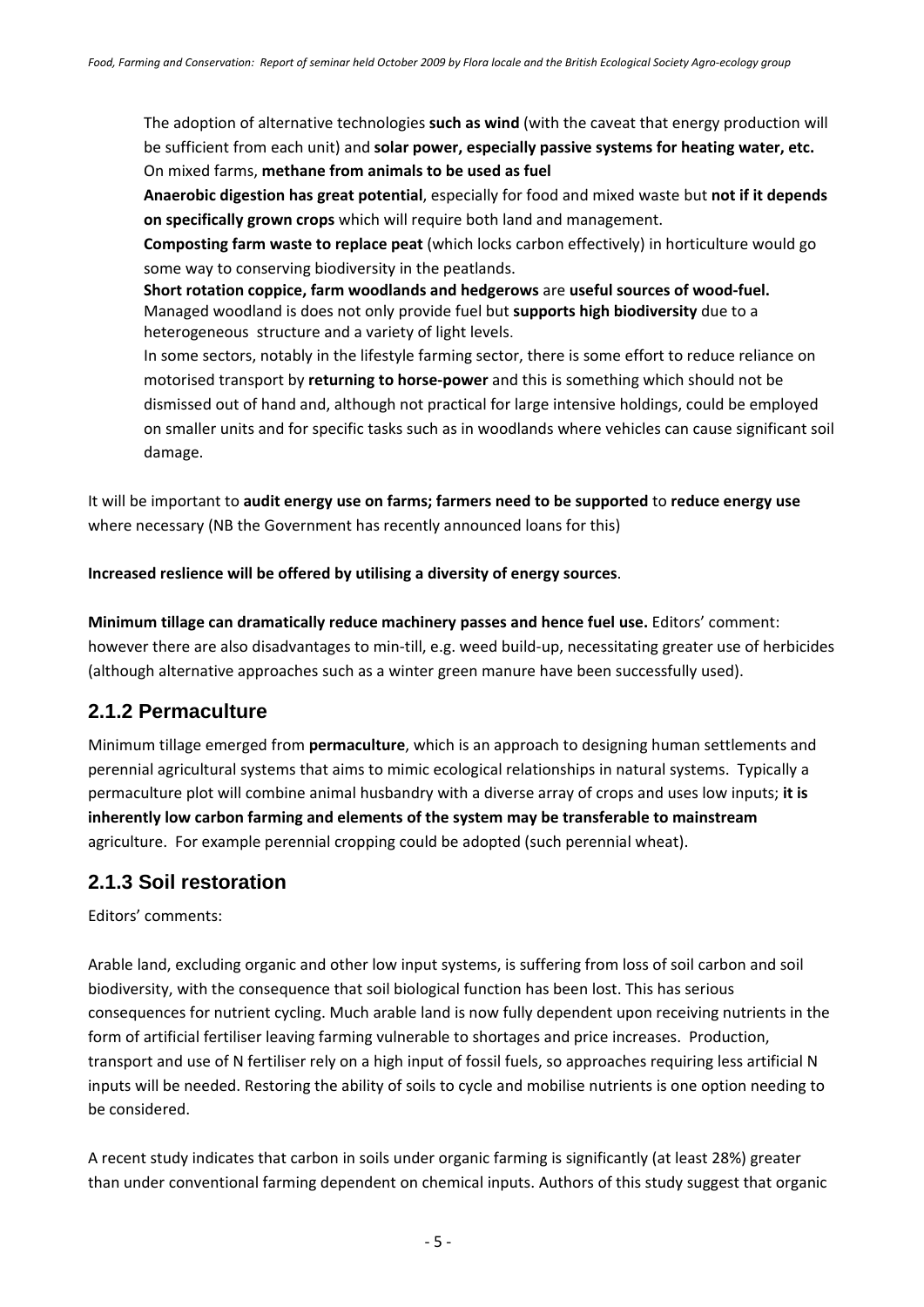farming, through restoring soil carbon, has the potential to reduce the UK's greenhouse gas emissions from agriculture by at least 23%. $^4$ 

Options to restore soils include:

Restoring **mixed farming systems and associated crop rotations**, which can reduce reliance on artificial nitrogen inputs and reduce pest buildup associated with continuous cropping. Use of alternative **biosolids** (other than farmyard manure) **as fertilizer**. [sewage sludge is already used on some farms, where it is available]. Editors' note: however the ability of arable soils to hold and cycle nutrients in applied organic matter is likely to be limited by the soil organisms present that are needed to provide this 'service'. In reality, soil carbon in arable soils which do receive organic matter, but continue to be chemically farmed, remains very low (e.g. one case study measured an average of 1.5% OM<sup>5</sup>). Continuing chemical inputs prevent recolonisation by the full range of soil flora/fauna that may be considered optimal.

**Well managed extensive grazing systems** and rotationally grazed farms can **increase carbon storage** in soils.

**Diversifying pasture** by introducing a variety of grasses and herbaceous species **increases biodiversity, soil stability, nutrient cycling** and should enhance the potential for **carbon sequestration.**

**Chemical nitrogen additions can be reduced by using legumes in grassland and rotations.** Editors' note: Traditionally this was achieved using clover leys, often undersown with a cereal crop – a technique which is already used on organic farms and others wishing to reduce reliance on artifical N inputs.

Editors' comment: **Reintroducing beneficial soil flora and fauna** (e.g. mycorrhizal and beneficial fungi, earthworms) is a practice worthy of further investigation, and is already used on some biodynamic farms and on some unfarmed estates (e.g. Harvard University).

Research has shown that **minimum tillage** (reducing cultivation depth and soil disturbance) **is beneficial in terms of retaining nutrients, soil biodiversity and reduces carbon loss from soil.**

## **2.1.4 Technology**

**Precision farming** is used, largely in conventional farming, to target fertilizer and pesticides application; it this way it minimizes inputs and should be encouraged by government. **The value of this approach could be extended to herbicides and improved to make it more accessible**. Editors' note: However, it is most appropriate for larger fields and unlikely to be a cost-effective technique on all farms.

## **2.1.5 Economic levers**

Economic levers can be useful to incentivise practices that would otherwise not be widely taken up. Suggestions included:

**A tax on artificial nitrogen**

**Carbon accounting for farming.** Editors' note: a carbon calculator is already available from the CLA) **Limited carbon trading.** Editors' note: however, experience with the existing international carbon trading schemes have exposed significant weaknesses in this approach.

<sup>&</sup>lt;sup>4</sup> Azeez, G. 2009. Soil carbon and organic farming. Pub. Soil Association.<br><sup>5</sup> Reported by Peter Melchett, 2009 at the Soil Association Conference from a study of a conventional farm on similar soils adjacent to his own organic Norfolk farm.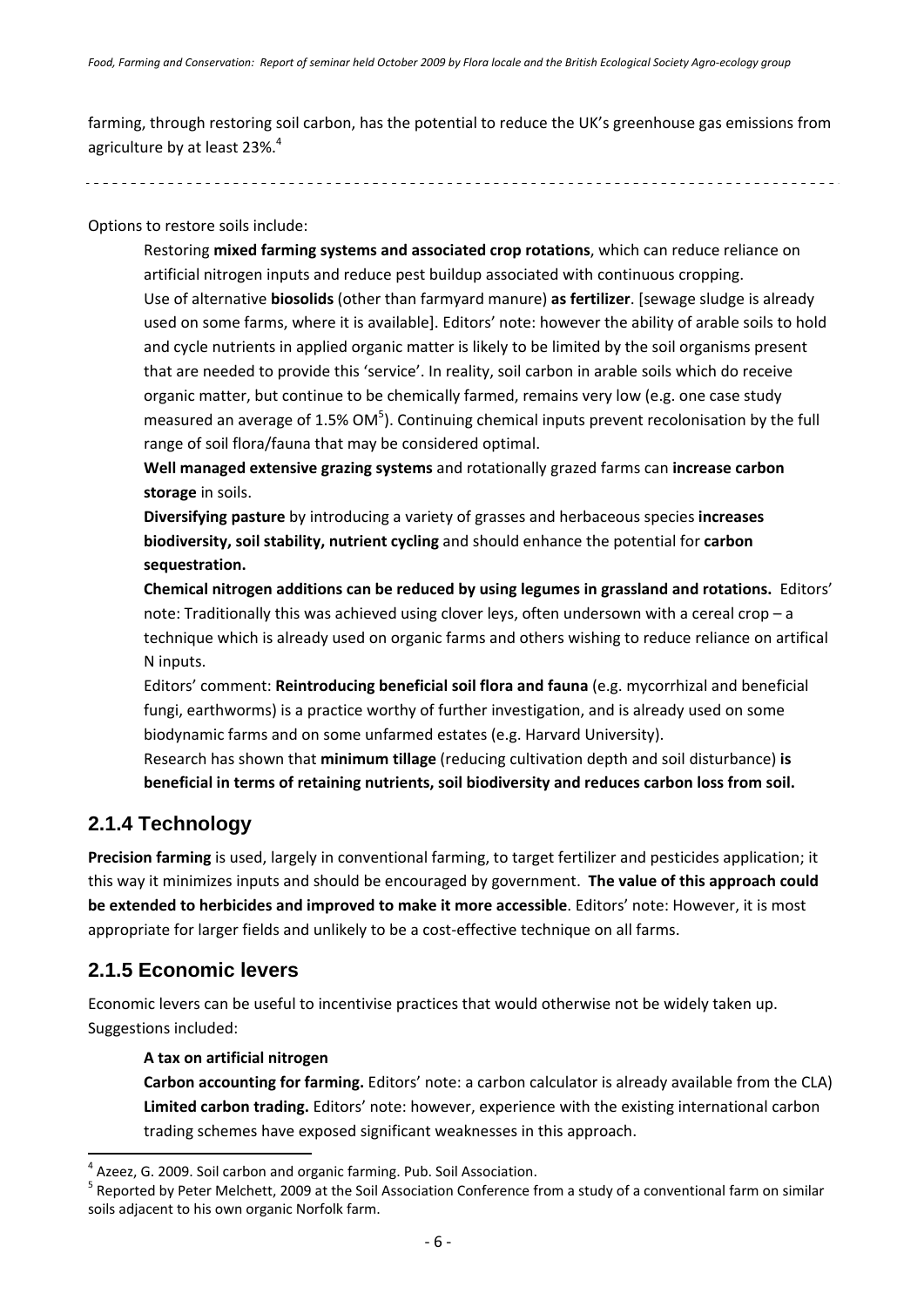**Food to table valuation of supply chain** to identify weaknesses and opportunities for savings. **Auditing energy use on farms** and **support farmers** to **reduce energy use** where necessary.

#### **2.1.6 Social considerations**

There is a need to **educate the general public in order to re‐connect people with their environment**. This needs to take place across society and should not be restricted to a relatively small demographic group. Small initiatives already exist (e.g. rural gyms for urban people) but they are not widely available.

In the same way, there needs to be a **change in societal culture among the farming community so that changes likely to deliver environmental benefits are adopted willingly and speedily**. Farming is almost completely mechanised and **few people have rural skills**, there are **possibilities for more people to be employed on the land** and mechanisms should be should be explored for achieving this.

Editors' comments:

**However, many people are unwilling to do farm work owing the low pay, hard work and difficult conditions**. Hence although there are many jobs available, it is difficult to fill them from the indigenous population.

Furthermore, **many rural areas suffer from acute housing deprivation exacerbated by restrictive planning policies, the high cost of land and property, and antagonism over new houses** in rural areas. Some of the most affluent counties in England also have considerable social inequality.

#### **2.1.7 Wild food**

There is scope for **improving utilisation of wild food and game**. This would also benefit biodiversity, e.g. by reducing deer‐browsing in woodlands.

## **2.1.8 Priorities for Research and Development**

**Improvement of current renewable energy technology** 

**Development of new renewable energy** sources including the technology to store energy once it is produced

Specifically, **research into biofuel production** – including second generation bio‐fuels that use whole plant and fermentation to produce ethanol.

**Development of farm vehicles that run on alternative energy**, e.g. electricity, in tandem with on‐ farm energy production.

To **investigate the extent which native species (plants) and traditional breeds are better adapted** and therefore require **less in puts.**

**Selecting breeding for tolerance** to a range of conditions (livestock and crops).

**Breed for increased lifespan** and **dual purpose** animals e.g. shorthorn cows; table/egg poultry bred for natural forage based diet

Research into **foodstuffs for livestock that can reduce GHG emissions**

**Investigate new/old strains of crops** more suited to low input farming

**More research into N‐fixing crops** and into the benefit of combining crops.

Investigate the **benefit of bi‐ and multi‐species cropping** (known as 'polyculture') on a permanent basis, i.e. growing more than one crop in a single field, **or mixing cropping with livestock** – the **approach of permaculture and agroforestry** (e.g. chicken/sheep/orchards)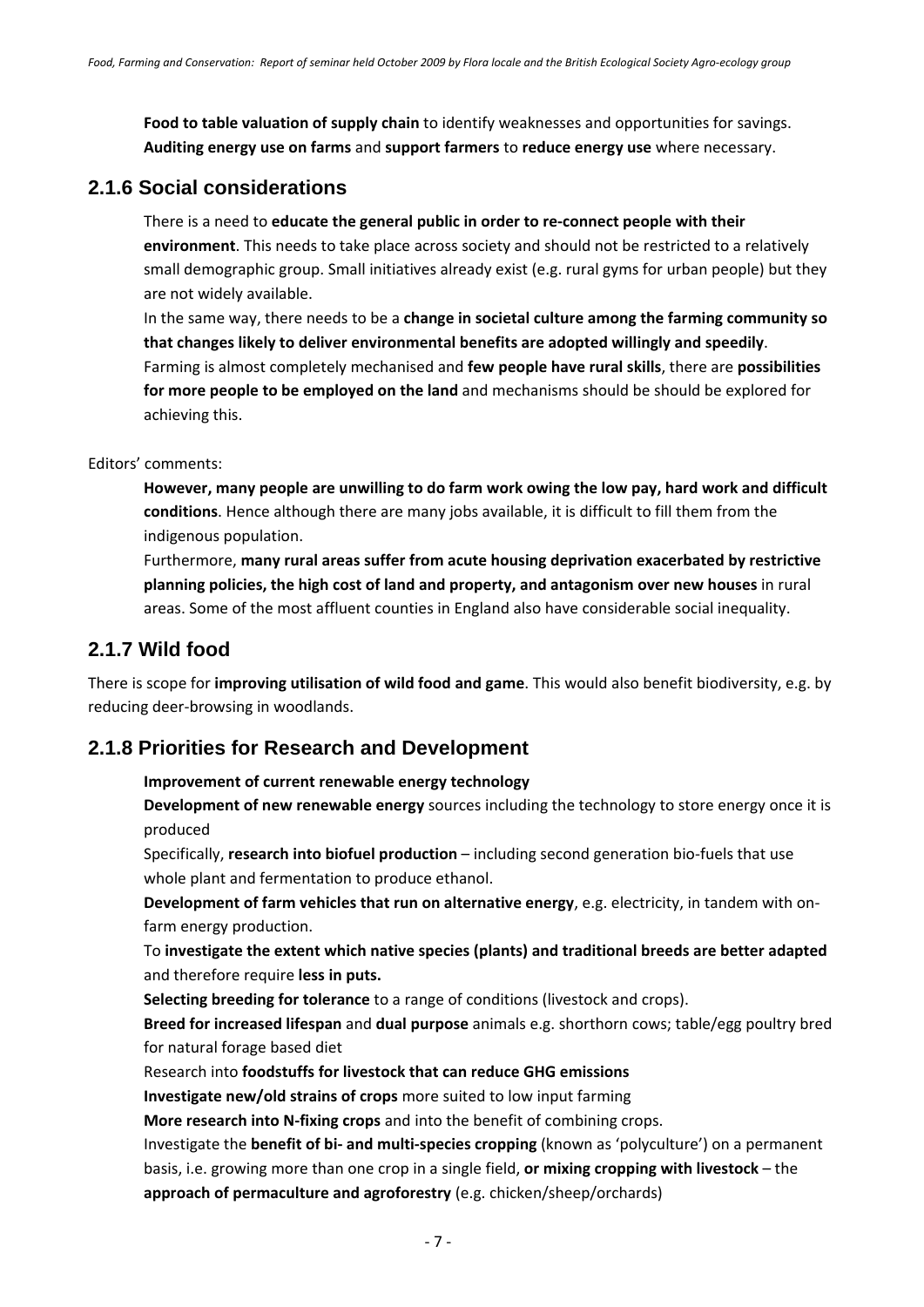**Investigate the potential for different types of crop to be grown as food for people** – e.g. pulses and nuts for protein.

There is potential to reduce other GHGs such as methane and nitrous oxides by **improving drainage and introducing slurry injection** (better storage) – but more research is necessary.

**Develop selective hoes for weed/crop differentiation** (to reduce reliance on herbicides) – the organic movement is already leading on this to some extent

There is potential for using genetic modification to develop crops, especially in terms of disease‐ resistant varieties and N‐fixing crops (e.g. wheat) but **these will only be taken on board if concerns relating to safety, control and ownership concerns are meaningfully addressed Investigate methods that can restore a biologically functional soil and reduce reliance on chemical inputs.**

## **2.2 WORKSHOP 2: Sustainable livestock production and its role on restoring and conserving biodiversity in the farmed landscape**

The following points reflect discussions related to livestock farming throughout the UK, whether in the lowlands or marginal upland areas. Although the latter remain predominantly under livestock farming, similar pressures apply, notably costs, low income and socio-economic changes, although marginal areas have less access to niche markets.

Mixed arable and livestock farms are associated with high biodiversity, partly because a diverse fauna is encouraged by livestock and partly because mixed farms necessarily lead to heterogeneous landscape. Furthermore, some semi‐natural habitats, such as diverse grasslands, are reliant on grazing animals for their maintenance. As small‐scale livestock farming becomes progressively less profitable, it is increasingly difficult to source grazing animals and many previously diverse grasslands are falling into disrepair. This workshop considered possible solutions and policy priorities for integrating sustainable livestock production with the restoration and conservation of biodiversity in the farmed landscape.

## **2.2.1 Opportunities**

**Reduced carbon emissions associated with transporting food** by increasing the quantity of locally produced and processed food consumed.

**Reduced reliance on chemical inputs, improve soil carbon and biodiversity, reduce pest build up through introducing grassland‐arable rotations in arable heartlands.**

**Niche markets.** Editors' note: There are inherent conflicts in needing to provide affordable food versus creating high value niche markets serving a small but affluent sector of the population. Furthermore, niche markets are concentrated in towns, often away from the main centres of grassland farming. For these reasons, we do not believe that a focus on serving such niche markets is likely to be achievable or sustainable in many situations.

**Increased biodiversity on farmland** by expanding extensive mixed farming systems. **Increased diversification of farming systems.** Editors' note: currently the trend is for increased specialisation and simplication of farms.

**Provision of ecosystem services.**

**Access to paid conservation grazing.**

**Financial rewards to farmers** perhaps through creating a market in biodiversity and ecosystem services.

**Working at a larger (e.g. landscape) scale or with groups of holdings.**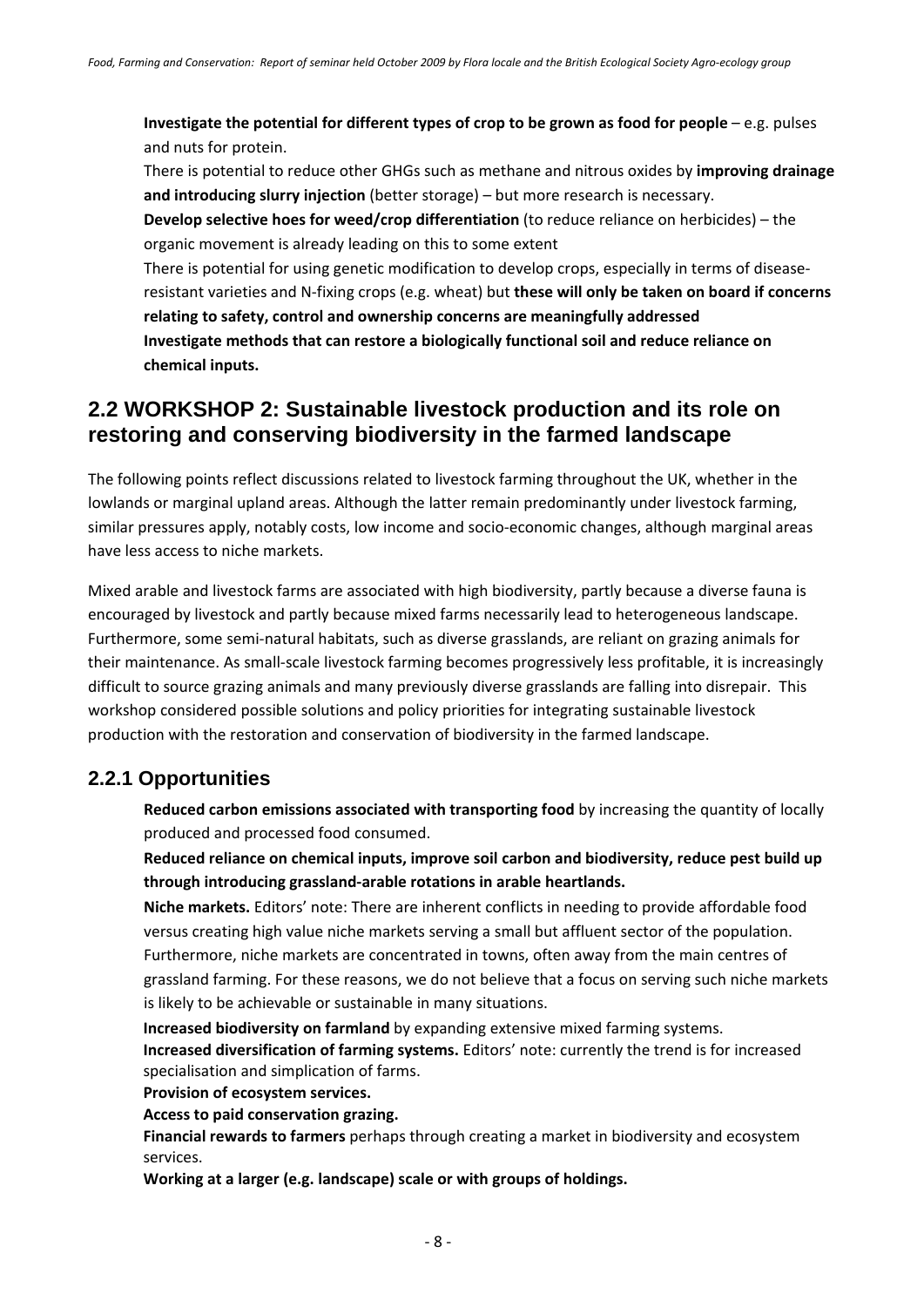**Reduce the adverse environmental impacts of farming overseas. E.g. by environmental accounting for agricultural products (see below).**

### **2.2.2 Mechanisms and approaches**

**Improve the attractiveness of agri‐environment schemes** to increase participation**.** The schemes should incentivise traditional mixed and extensive farming (Editors' note: they already do to a considerable extent).

Better practice among commodity‐led farmers could be achieved through **group HLS agreements.** Incentives should be balanced with regulation in the form of **N tax, tighter cross compliance rules and an insistence on activities most appropriate to lowlands**. **Land reform**.

**Introduce simple changes in farm management to intensive farms:** e.g. rotational grazing, late cut silage and an increase in the proportion of hay production<sup>6</sup>.

**Incentivise grass‐based system:** e.g. introduce a Protein feed tax. Editors' note: would this be on imported proteins rather than those grown on the farm? Reducing reliance on imported protein could also reduce 'outsourced' greenhouse gas emissions associated with long distance transport of feed and conversion of forests overseas to soya farms. Such a tax would not be allowed under the WTO rules. Although introduction of carbon rationing might be another approach this would also require international agreement.

**Collaboration with conservation land use** e.g. grazing and keeping dual purpose cattle breeds. Funding made available via **carbon credits** (to fund grazing projects).

**Local food distribution and production** for local markets with quality branding.

#### **Ban buy one get one free**.

**Encourage less consumption of meat.** This would reduce demand and theoretically allow less intensive farming. Editors' note: this is a complex subject. E.g. Less consumption of meat produced using high protein feed (soya, cereals) may offer most potential for extensifying land, but there will be other competing pressures (e.g. use of land for biofuel/biomass cropping) as we as international trade issues.

**Reduce waste associated with food production and marketing.** Editors' note: if significantly reduced this would negate the call seeking to produce more food from the same area of land as at present, and has been identified as requiring action by Government.

**Farmers** should be **transparent and educate** people about what they are growing.

Identify some **large farmers as exemplars of best practice**.

Encourage **new entrants with different mindset**.

**Precision farming** type technology applied **to livestock systems** e.g. precision farming to reduce inputs and increase yields.

**Account for the environmental impact of food products, and introduce a scale of charges according to the impact**. This would incentivise farming systems that produced food most sustainably (e.g. in relation to biodiversity, soil, water, carbon).

## **2.2.3 Barriers to change**

Barriers to achieving farming systems where sustainable livestock production is integrated with objectives for increasing biodiversity include:

 $6$  however, hay-making is a carbon-hungry activity!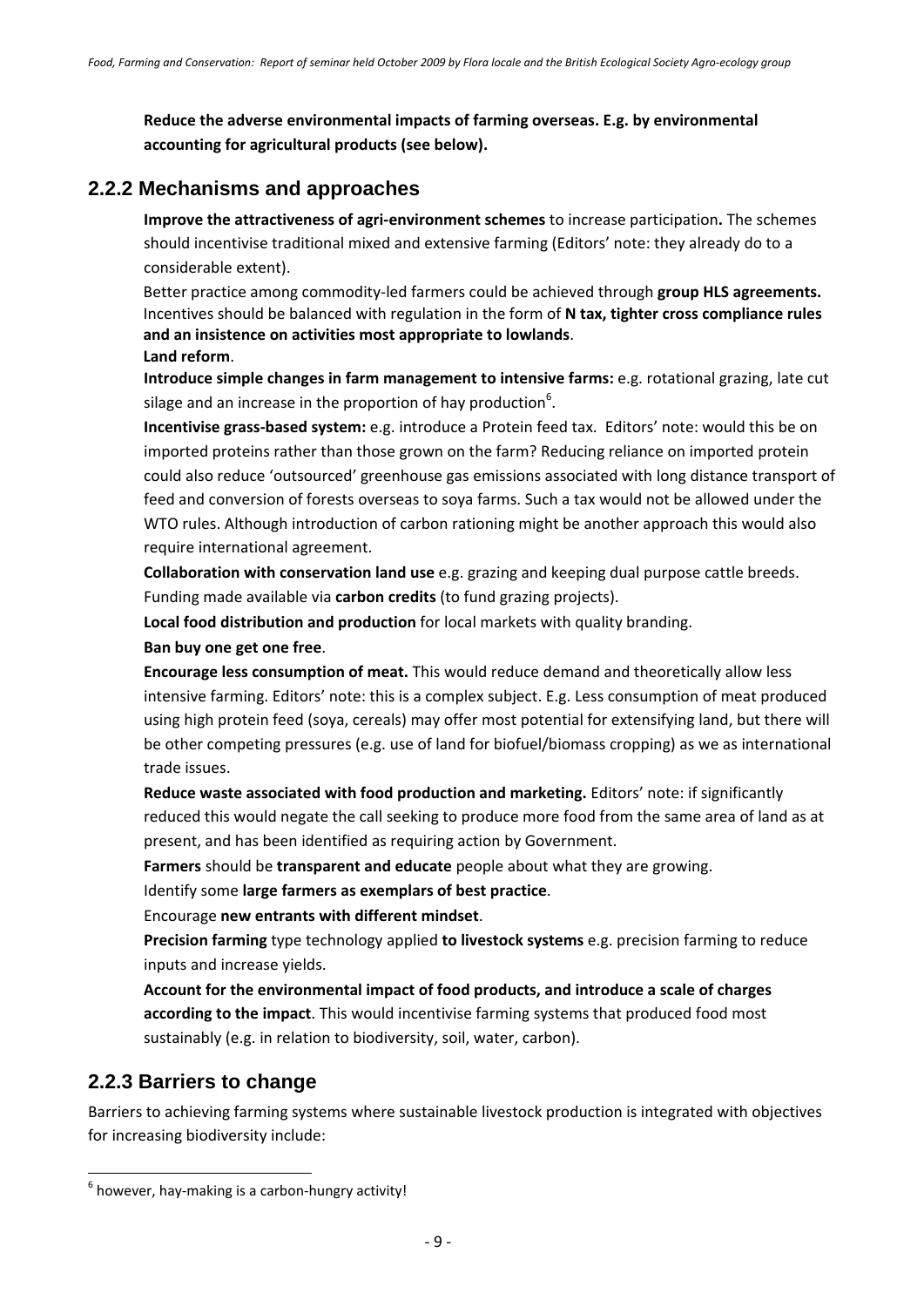#### **Land**

**Land availability and price of land are major barriers. Farm size is becoming polarised.** There is a tendency for farms to amalgamate or for a farmhouse to be sold with one or two fields at a high price. The larger farms tend to become more intensive while the paddocks are often used as garden extensions or for ponygrazing. Loss of 'medium' sized farms means that gaining access to land for farming by new farmers is increasingly difficult. Council farms are also being sold.

Land is also **being taken out of production**, e.g **for development or equestrian use.**

There is a **lack of political will to tackle the need to consider land reform** (in Scotland land reform has improved access to land for crafting and community purchase). **A review could identify ways to improve access to land for farming by more people and increase the labour pool available to farm**.

#### **Livestock and management of livestock**

**There is a shortage of animals of appropriate livestock breeds,** e.g. traditional breeds suited to low‐input systems and conservation grazing, and a lack of diversity in livestock.

**Moving livestock is increasingly problematical**, e.g. some farmers now unwilling to graze commons as their stock is forced to graze with that owned by others and that may carry disease.

**Conflicts in intensive systems between animal welf**are needs (e.g. treatment with chemical anthelmintics) **and biodiversity**.

#### **Cost**

**Preventing and dealing with the consequences of animal diseases** (e.g. bluetongue, BTb) are becoming **increasingly costly.** Increasing costs are also associated with disposing of dead stock, tagging and passporting.

**Capital expenditure is required to restructure**, e.g. where livestock farming is to be restored or where cattle are needed for upland grazing in areas taken over by sheep in recent decades.

**The financial rewards are considered insufficient.** The market for conservation grade livestock is undeveloped and farmers are under pressure from supermarkets to keep prices low.

The cost of labour is high for those paying, while rural pay is low for those receiving and living in rural **areas is expensive.**

**In marginal areas the productivity and thus income is lower, while production and transport** is more expensive.

In many situations, **the financial costs of livestock farming make it unviable** in business terms.

**The direction of policy and funding under the CAP still favours intensive farming systems, locking** farmers into industrial production. Editors' note: a plan has recently (Feb 2010) been announced to establish the UK's largest dairy farm of 8,100 cows in Lincolnshire.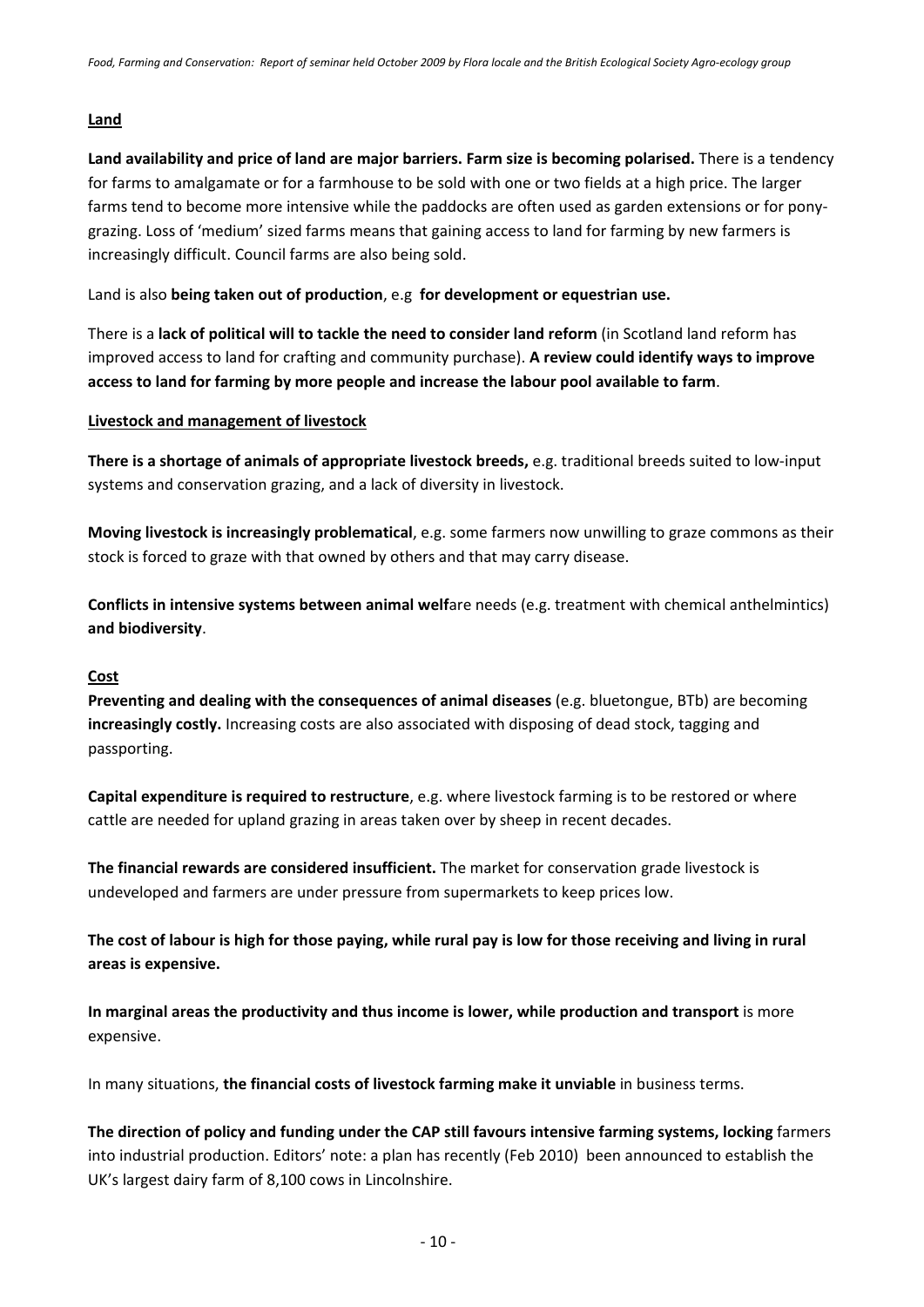**Farming remains industry led and driven by industrial mentality (i.e. industrial farming approaches).** This continues to be reinforced by government thinking and policy (e.g. Farming Futures).

#### **Infrastructure**

There is a **shortage of abbatoirs**. Distance to abbatoirs is correspondingly greater in marginal areas.

Many lowland farms **no longer have the labour, buildings, infrastructure or equipment to manage livestock or a livestock enterprise**.

#### **Social**

**Managing livestock is considered hard, low paid work,** and young people are unwilling to do it (see above). There is a lack of affordable housing in many rural areas. The farming population is ageing and there is a **loss of traditional farming knowledge and expertise.**

**The rural skills base is lacking** (agriculture especially livestock) and there poor mechanisms for disseminating good practice.

**There is a schism between food production/marketing and land stewardship** and a culture that resists change. **Society's general expectation that food should be cheap limits the market for high quality food that is more sustainably produced than under some intensive farming systems and larger units where economies of scale apply.**

#### **Trade**

**Global trade prohibits protectionism approaches that could incentivies production and consumption of locally produced food to high environmental and animal welfare standards.**

#### **2.2.4 Priorities for R&D**

There is a **lack of practical and scientific knowledge by policy makers** which needs to be addressed.

**Education**: There is a gap in the public knowledge about food, valuing food, buying local food and knowing what is in season. **What are the levers likely to raise interest and convince people**? Editors' note: the Food for Life programme (www.foodforlife.org.uk) is successfully demonstrating one approach.

**The potential for alternative agro‐ecological farming systems need to be investigated**. For example, could **permaculture feed Britain**? Editors' note: there are claims, and some evidence, that polyculture systems if practised in the UK, could produce more than four times the quantity of food (in terms of nutritional value) than a similar area of land under a conventionally‐produced cereal monoculture. However, there exist significant social, infrastructural and institutional barriers to developing polyculture in Britian.

Develop **knowledge share between conventional and permaculture and organic farming systems** about the benefits of the various systems for biodiversity.

#### **Carry out full lifecycle analyses for different farming systems.**

**Identify relationships between different farming systems, their environmental impact and human health.** See also 'environmental accounting under 2.2.2.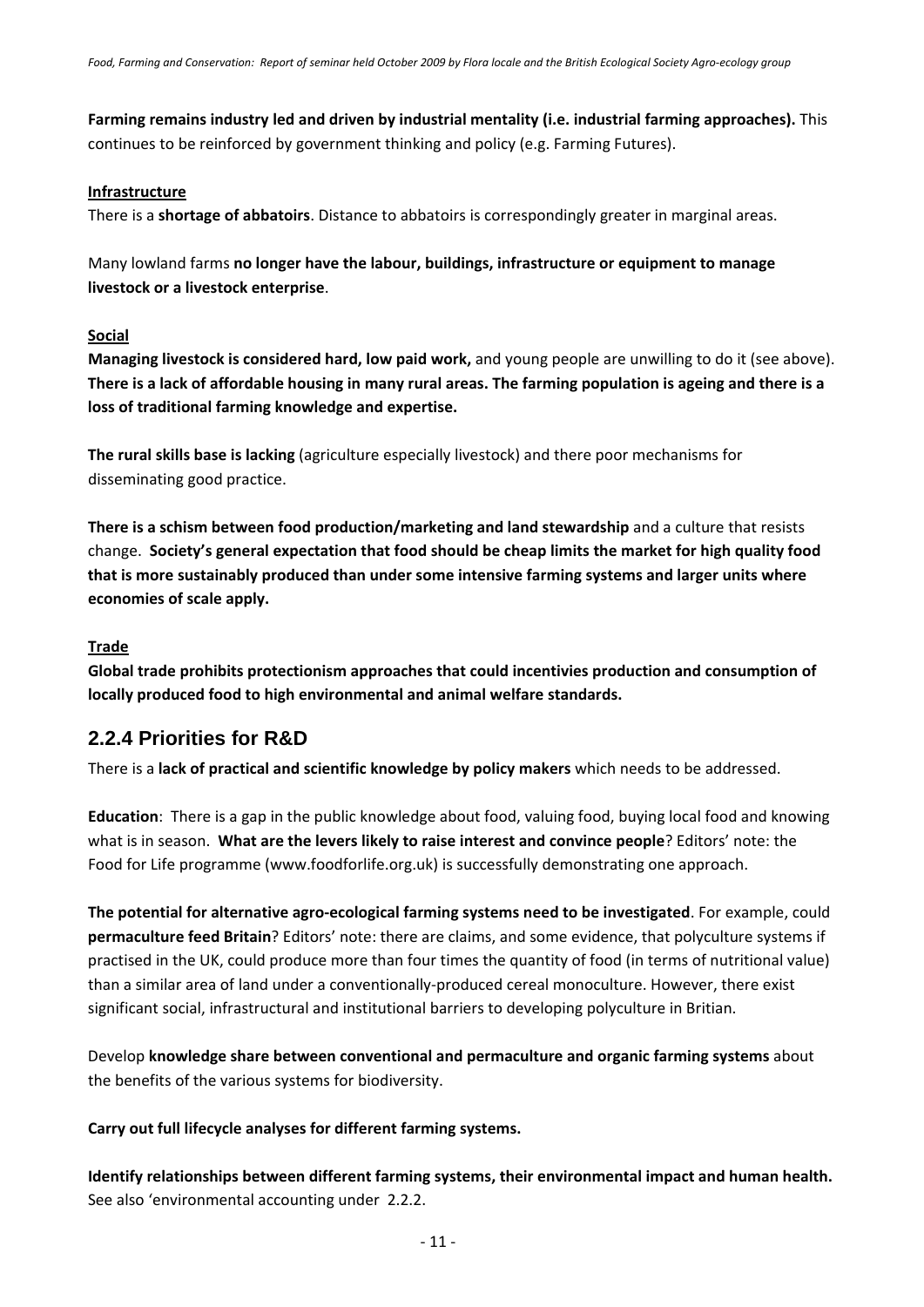**Agri‐environment schemes**: What is the relationship between biodiversity success in terms of NE ELS and HLS and landscape connectivity. **Need to look at the AES at the landscape scale** to ensure/see how to join up habitat for wildlife to make it effective. Editors' note: the targeting approach aims to improve the outcome of schemes at a landscape scale and for wider benefits, e.g. water resource protection in Priority Catchments.

Some of these areas are currently subject to research but may benefit from the Flora locale type 'advisory' notes, to provide simple guidelines for farmers to follow:

Growing livestock feed on the farm Rotational grazing, mob grazing Undersown legumes and green manures Nutritional benefits of grazing biodiverse swards System studies at whole farm/landscape scale Plant community scenarios in terms of climate change/invertebrates/host plants/crop production Animal husbandry on marginal land Animal health and welfare policy – relationships to biodiversity Benefits and disadvantages between silage and hay production (including carbon cost, biodiversity benefits, soil carbon) Contingent valuation studies that cost the value farming puts into conservation.

Do we know how much food goes abroad to be replaced with similar imports? Editors' note: yes.

**How livestock products can be given a value, and marketed**, according to the biodiversity and resource benefits associated with the system under which they are produced?

Provide information showing how '**lifestyle' landowners can produce food economically**.

## **2.3 WORKSHOP 3: Wildlife habitat in the future farmed landscape**

## **2.3 1 Rationale**

'Wildlife habitat' (i.e. land that is managed for wild species) will be under increasing pressure as the need to increase food production becomes more urgent. However, small patches of wildlife habitat may not be sufficient to maintain viable populations and it may be necessary to increase the area of uncropped land. Whether wildlife can be usefully integrated into the farmed landscape or whether we need to focus on increasing reserve size has not been fully explored. In this workshop the needs, scenarios and practicalities for maintaining and restoring wild habitat in the future‐farmed landscape were discussed. A significant area of the debate concerned the role of agri‐environment schemes.

## **2.3.2 Agri-environment schemes**

The agri‐environment schemes are of pivotal importance in maintaining and recovering biodiversity in the farmed landscape. They must be improved, and strongly defended to ensure they survive and are improved post 2013. **The schemes, are still evolving, can and should be improved. They are popular with farmers – particularly Higher Level Stewardship is very popular**. The benefits are: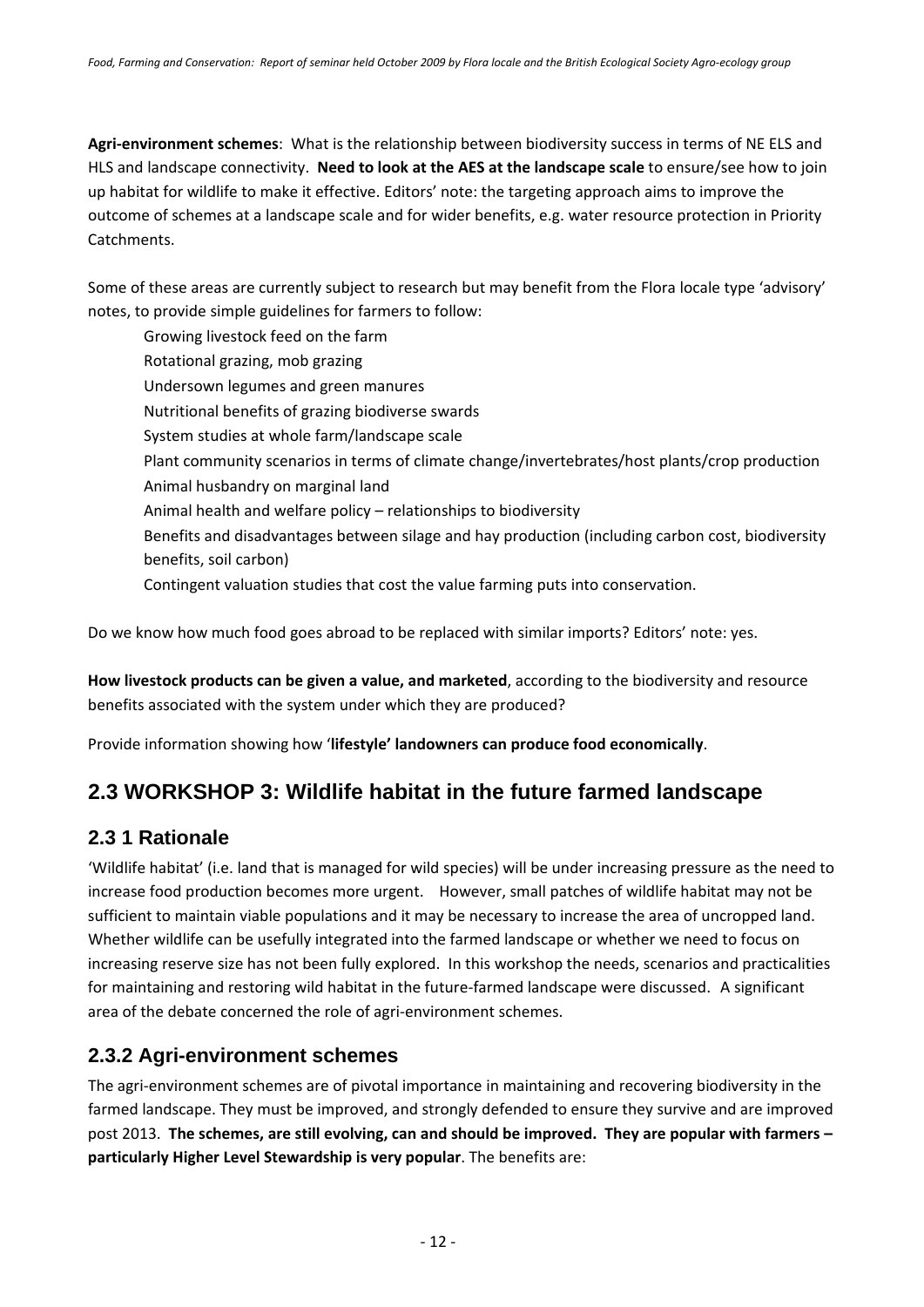When farmers see agri-environment schemes delivering benefits, they take pride in their ownership.

There advantages in showing trust and flexibility in scheme implementation at the farm scale, which Natural England recognises.

However there are also concerns:

**Conservation headlands have not been adequately taken up as there is a higher payment for grass margins**. Editors' note: we also need to recognise the contribution grass margins make to carbon sequestration and reducing fossil fuel use. These will be greater than for cultivated margins. This is a case of where there are trade‐offs between achieving biodiversity benefits v natural resource protection.

**HLS agreements are too complicated. A 'nature reserve' type management plan on top of the agreement would provide a much clearer overview, i.e. set out aims, objectives, describe what is important and allow for workplans.** This approach would be especially useful for land holdings owned and managed by groups of individuals and those where SSSIs are present.

**There is long term inflexibility and inertia in the schemes** owing to having to obtain EU approval for changes. This was **seen by some as a barrier** (schemes are unable to adapt to changing needs) but **also as a benefit**, in providing stability, including guaranteed levels of payment. One suggestion was that the **EU should set a framework and criteria, within which Member States design the detail of their schemes** and would not have to seek approval for the detail.

**ELS: farmers choose the simplest options which often have least biodiversity benefit.** Their choice is drive by the financial rewards and costs. To change this requires improving the schemes and paying more for the options which make most difference.

**Post 2013: could something be done to incorporate reporting into Single Farm Payment returns? There need to be indicators of success.**

**Can we do better in terms of applying payments, e.g apply a:**

**reward on achievement** ‐ pay a bonus on delivering a successful outcome? **Penalty, such as compulsory set‐aside**, for non‐compliance

#### **2.3 3 Ecosystem services and accounting**

**Biodiversity and resource protection** e.g. (soil, water, woodlands for fuel), **as well as other societal benefits, need to be considered and valued in an integrated way**. This must be a two‐way approach; for example, farming, flood protection, and energy policies must be aligned with maintaining and restoring biodiversity.

It is vital to ensure the externalised costs of farming are fully accounted for and that the public **and the farming industry understand what these are and who has to pay for th**em whether in the short, medium or long term. Techniques for this are well established (e.g. see  $CSERGE$ <sup>7</sup>) This **requires education and awareness‐raising among the public and politicians** in order they commit to supporting sustainable farming within which biodiversity and resource protection are integrated, and externalised costs substantially reduced.

 $7$  The Centre for Social and Economic Research on the Global Environment.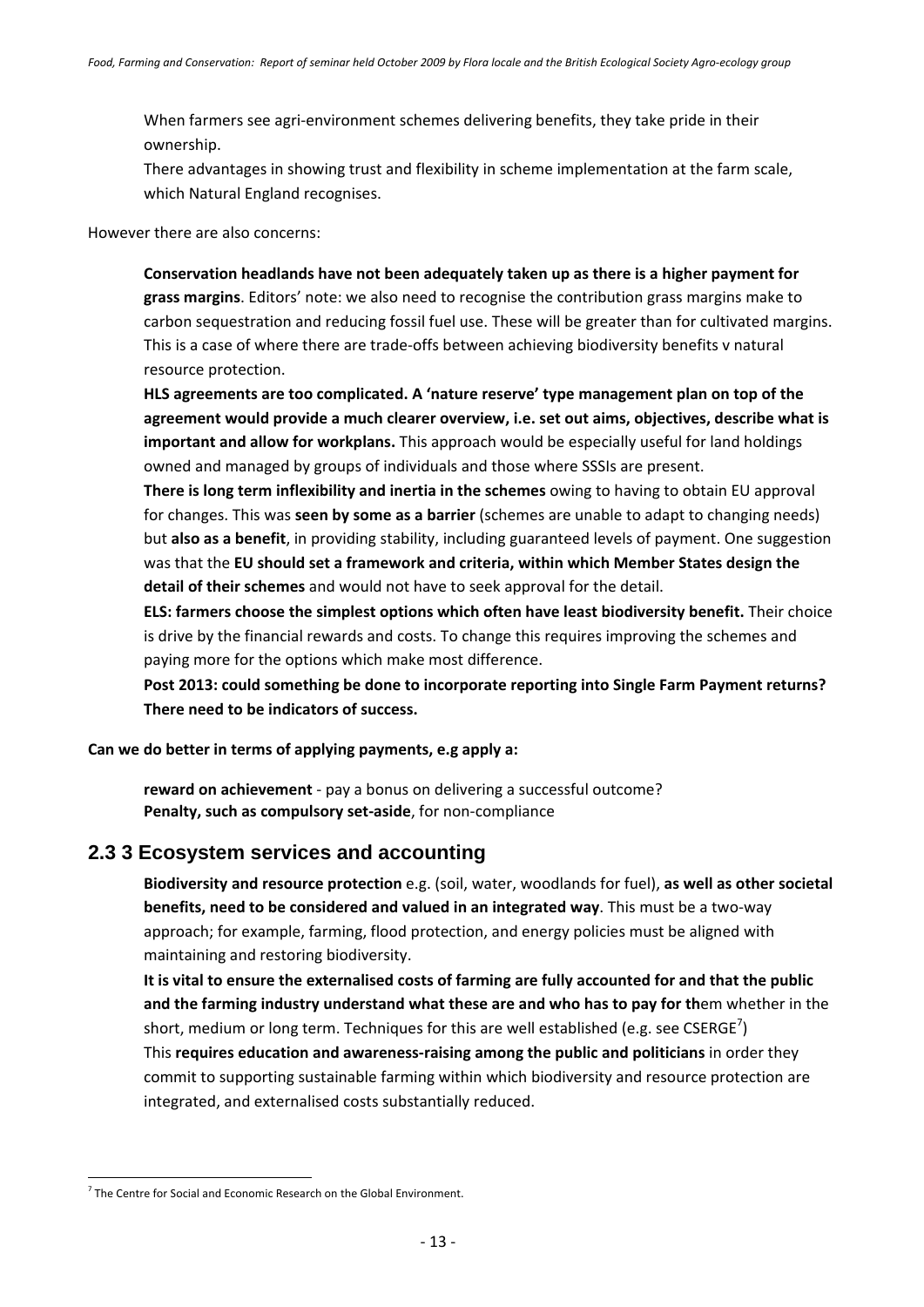#### **2.3.4 What is farming?**

There is a **need to adequately define what farming is**: It is not just food production, exploitation of land for profit or a means to maintain income for an individual, family or other business (although these are the factors currently dictating how the majority of land is farmed). Editors' note: this could be the subject of a survey through the farming and conservation press.

#### **2.3.5 The price of food**

**Food needs to be realistically priced** to make sustainable farming viable.

#### **2.3.6 Approaches**

**A permaculture approach** would weave a **mosaic** of habitats into the farmed landscape and would increase biodiversity at all scales (assuming existing semi‐natural habitats were retained), as the current 'monoculture' approach to farming would probably be replaced by smaller fields containing a much greater diversity of crops.

**Franz Vera's** approach of landscape‐scale habitats extensively grazed would perhaps be the approach for some landscape areas that are currently dominated by livestock farming, or for large areas of wetlands such as those being restored under the Wetland Vision.

**If hedgerows in poor condition are replaced with new hedgerows, these will be costly to manage and any will no longer have a traditional function. Replacing them with woodfuel strips would mark a different direction, but could have dual benefits for biodiversity and at the same time provide a rewewable source of energy.** (An example of how landscapes may need to adapt and change). Alternatively, if mixed farming is set to return to arable landscapes, is it likely, in the long term, that the traditional function of hedgerows (to exclude livestock) could be restored? **Less simplicity** and more diversity in all senses is needed to benefit biodiversity and will have other societal benefits.

**Different strategies are needed for different landscapes**, such as the uplands, lowland arable and lowland grass‐dominant ones **and for different scales**, i.e. farm, landscape

The ultimate aim would be for a **sustainable, integrated approach**.

**In the short term, a land sparing approach will be essential** to maintain core biodiversity elements (species, habitats).

**The added value of biodiversity needs to be fully recognised**, e.g. cultivated margins can be good for arable weeds that benefit game birds.

It is vital farming **caters for specialist species and habitats and that care for these special features is integrated into farming activity.** 

**Policies on resource protection need to be more aligned and integrated.**

#### **Currently we are 'tinkering'.**

**Connectivity is on the agri‐environment agenda.** The Wildlife Trust's Living Landscapes initiative is beginning to achieve connectivity in local landscapes and between different stakeholders, including farmers.

#### **2.3.7 Tools and mechanisms**

The following were identified:

**Money** (incetivisation, penalisation – carrots and sticks) **Regulation**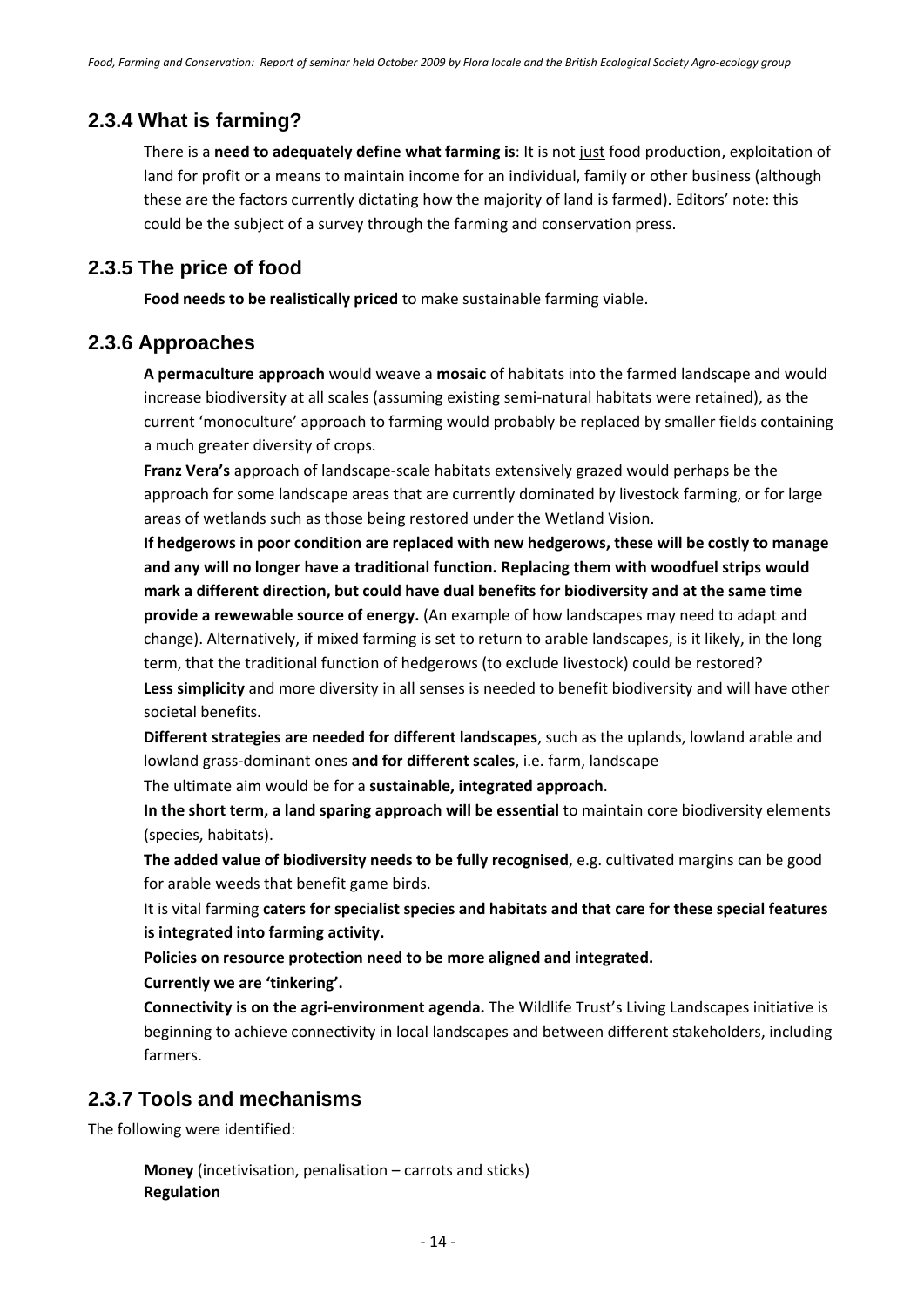**Pride, achievement, sense of belonging** in a group – if everyone else is doing it individuals won't feel left out (e.g. organic farms tend to be clustered).

## **2.3.8 Priorities for R&D**

#### **Community supported agriculture**

New integrated farming systems using **agro‐ecological approaches**.

## **2.5 WORKSHOP 4: Crop diversity and diversifying production methods**

*"Agricultural ecosystems rich in biodiversity provide a diversity of foods that can increase food security and improve nutrition by broadening the food base and diversifying diets. Diverse diets can contribute to the fight against malnutrition, obesity and other health problems in both developing and developed countries. Even within a particular crop, nutrient contents vary significantly between varieties*."

Ahmed Djoghlaf, Executive Secretary, Convention on Biological Diversity. Montreal, 15 October 2009

## **2.5.1 Rationale**

There is only a certain amount of land that is suitable for current methods of food production. Given the increased pressure on land for energy crops, it may be necessary to consider diversifying food and fibre production methods or to consider growing new crops over the coming decades. Recently, fears have centred on the loss of crop genetic diversity and the implications for food security (Esquinas-Alcazar, 2005)<sup>8</sup> and the importance of non‐cropped habitats on farmland for biodiversity. However the potential benefit of diversifying crop types and production methods for both food security and biodiversity is poorly explored in scientific journals. In this workshop the group discussed potential new crops and production methods, associated biodiversity benefits, the barriers to uptake, educational and R&D needs and policy issues.

## **2.5.2 Alternative crops and methods**

Editors' comment: By 'alternative' we mean plant species that are currently not widely grown, or consumed as a major part of our diet, in the British Isles. Examples include perennial wheat, nuts and legumes grown specifically for human consumption (not for livestock feed) as well as crops having multiple purposes, such as plants grown as green manures that produce flowers (nectar for insects) and can be used as livestock fodder.

**Alternative biofuel crops**: Brassicas, opium poppy, hops, perennial rye‐grass, cotton, hemp, flax, **Alternative production methods**: **There should be biodiversity benefits associated with moving away from the current monoculture approach and growing a much larger variety of plants as food for people**.

**Adopting permaculture principals** such as inter –cropping and bi‐cropping, exploiting niche differentiation in ecosystems (niche cropping), multi‐strain plantings would **increase biodiversity and also be a useful for climate change mitigation**.

**Minimum tillage protects soil structure and biodiversity while retaining nutrients and carbon.** Editors' note: however, min-till does not allow for carbon to be incorporated into the lower part of the soil profile, a concern of organic farming.

<sup>8</sup> Esquinas‐Alcazar, J. (2005) Protecting crop genetic diversity for food security: political, ethical and technical challenges. *Nature Reviews Genetics* **6**, 946‐953.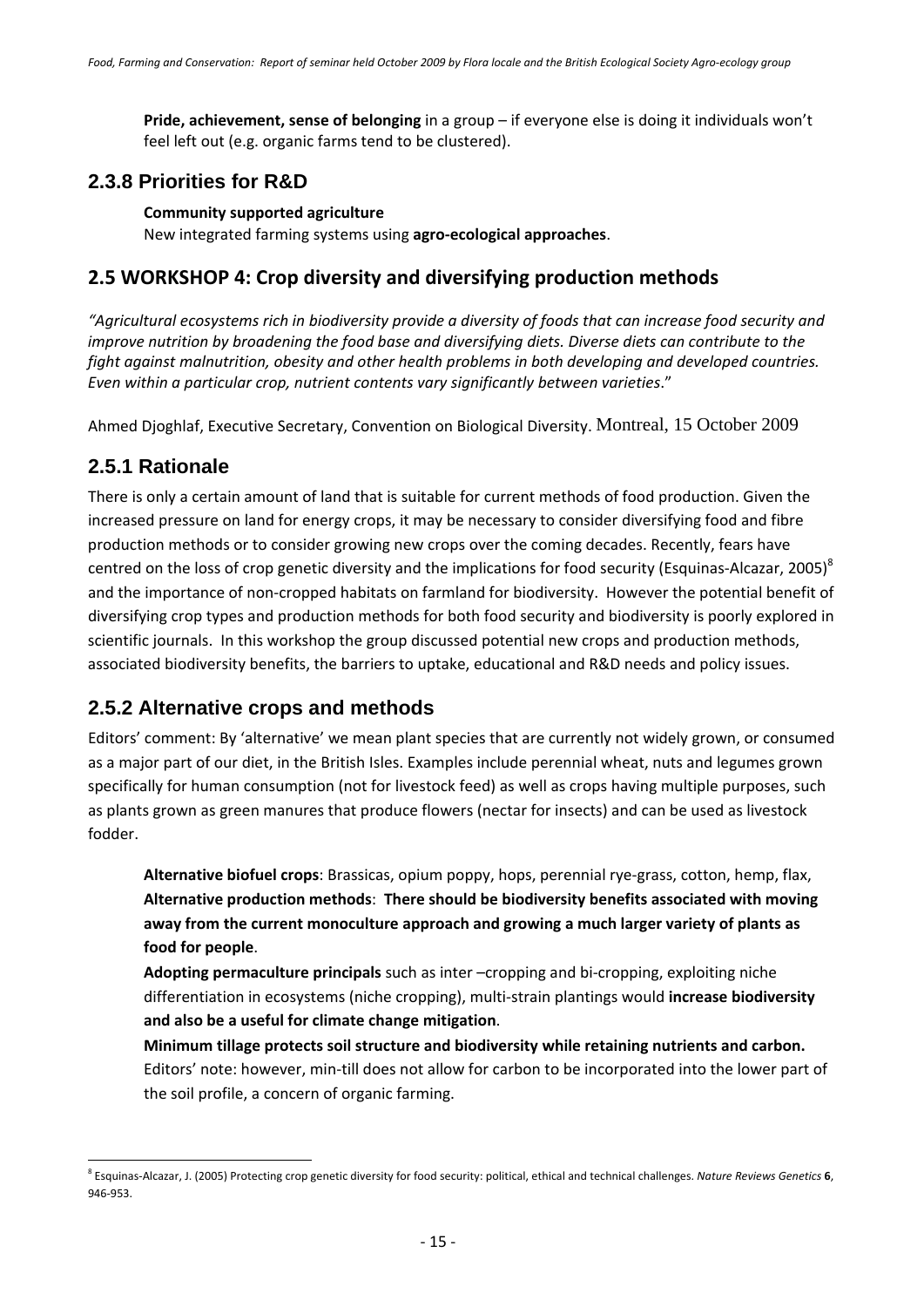**Better use of existing woodland** e.g. coppicing **would benefit wildlife, provide fuel and also help historical woodland vegetation**. Previously coppiced woodland is an overlooked source of biofuel. There may be **biodiversity benefits associated with short‐rotation coppice**, depending on its location (e.g. see www.relu.biomass.org.uk).

**Extend and improve precision agriculture**.

Use **green manure** as an alternative fertiliser.

**Use native seeds and plugs for grassland restoration schemes** to ensure that well adapted genetic diversity is maintained.

**Crop breeding will benefit from biotechnology** (caveats regarding control and ownership of biotech products apply)

#### **2.5.3 Biodiversity benefits**

Introducing **alternative crops** should **increase spatial and temporal crop diversity**. Editors' note: this will depend on how and where they are grown. A few new crops grown as monocultures is not what was in mind when this point was made.

Overall landscape enhancement will **increase landscape permeability and may help wildlife adapt to climate change** 

**GM crops** may advantage wildlife as **new crops could require fewer inputs**. However this is balanced by the **unknown effects of new GM crops and potential for wide‐scale monoculture planting**.

**Maintaining native species** is important as this may have **an effect on higher trophic levels**. **Mixed farms (low carbon) encourage biodiversity.** Different rotations and the boundaries alongside **new crops** may encourage beneficial insects that act as **natural pest control.**

#### **2.5.4 Barriers**

**Resistance to change** – from three main sources: **Societal and scientific community attitudes to alternative methods of farming** (seen as naïve); **farmers and land managers** preferring to stay with tried and tested methods (**conservative – traditional**); **the public** do not understand farming and **are nervous of supporting big changes**. There is also a tendency to adopt short time horizons (we should be planning now for 2050), as changes are adopted cautiously and the effects are slow to see.

**Infrastructure:** the machinery to sow cultivate, harvest and process multiple crops is not available (high capital cost for adoption of alternative crops).

**CAP is inflexible**

'**Profit driven culture fuels 'tragedy of the commons' Land tenure and tax incentives stifle innovation and enterprise.**

#### **2.5.5 Education**

**A public relations exercise to show the public the benefits of sustainable farming** may persuade public to pay realistic prices. Editors' note: this is unlikely. Products farmed sustainably are only likely to be taken up by mainstream consumers if food produced unsustainably reflects its true cost to society (e.g. environmental impacts) and becomes more expensive. Or if it is shown that food produced unsustainably damages human health (unlikely).

A public relations exercise to improve public perception of agricultural industry – **link agriculture to biodiversity and amenity values.**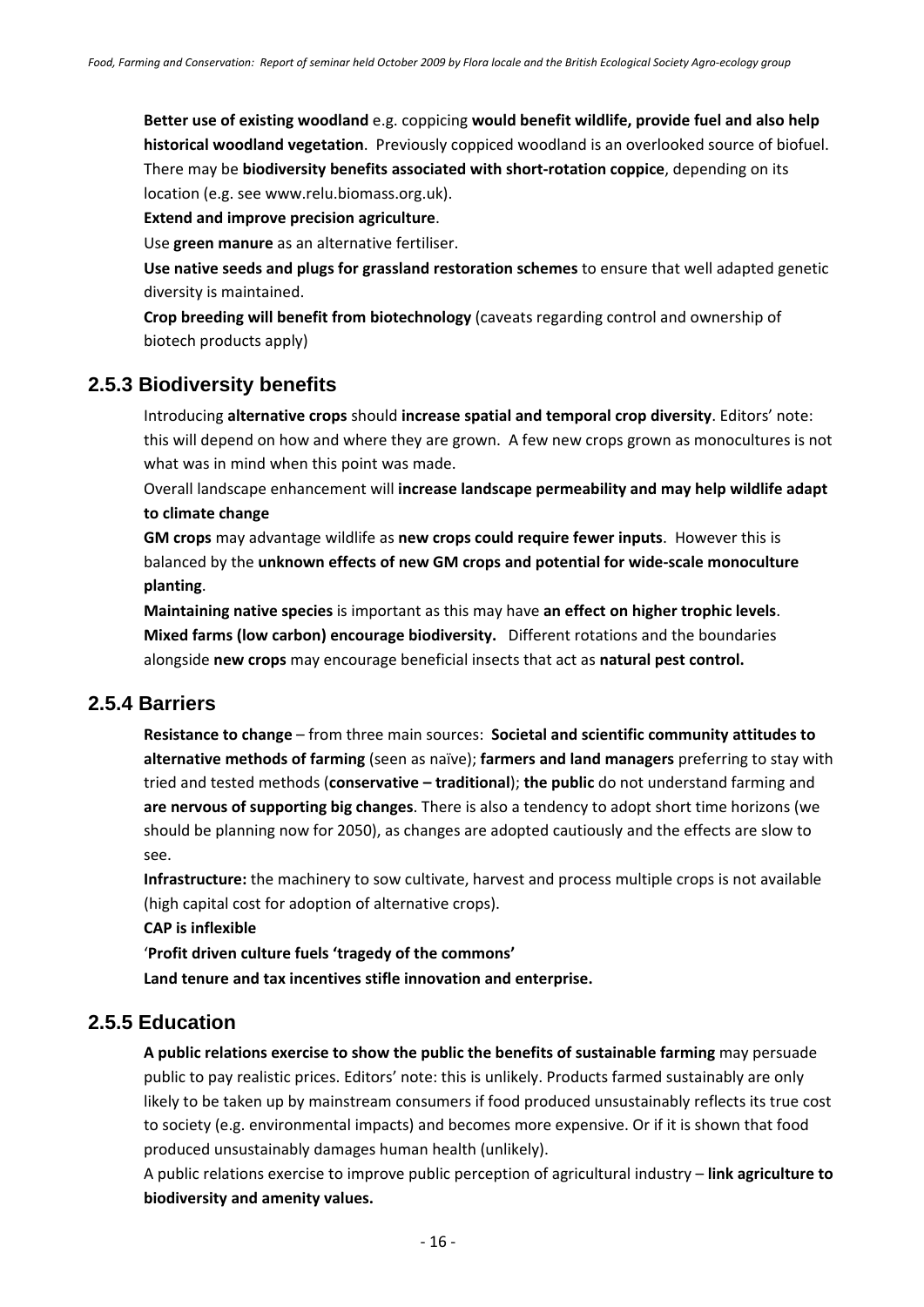It is necessary to **encourage more diverse eating habits** ; this can be achieved through schools and public education Independent advisors (FWAG) can translate research outcomes onto farms **Science entrepreneurship** in schools and universities will **encourage innovation**.

#### **2.5.6 Priorities for R&D**

In general there is a **lack of agricultural research and funding**; reinstating the government research station would be one way of making sure pertinent research is carried out. There also needs to be **more prominent and peer‐reviewed research on alternative crops including permaculture techniques and the quantitative effects on biodiversity.**

**The most important areas to be investigated** are:

How to maximise productivity (crop yields, biofuel production etc.) under sustainable farming (low carbon, high biodiversity, etc) scenarios New production methods and biodiversity friendly management How to integrate novel crops into the landscape; the carbon cycle of new crops and different cropping methods. There are biodiversity implications for different mosaics of different crops – possible benefits of policies to maximise or to promote particular crop types More research into multi-objective benefits of certain crops – does it differ regionally? Perennial crops (already work in USA, Land Institute, Kansas – university of Washington state) – need to adapt the work to British conditions Low carbon ways to grow major crops Research on legumes for Northern Europe. Better varieties, better quality. Are they useful as biofuels? Food crops that need less water GM crops (caveats apply) Honeybee health – disease ,varroa control (pollinators are crucial) Biofuels ‐ lots of research scope for generation and efficacy Climate / crop coupled models Food, fuel and feed interaction Scenario planning ‐ global v local / fortress Britain/ degree of region specialisation

### **Can we refine the winners/losers under different systems / cropping patterns?**

Research should be on a landscape/catchment scale (there are benefits to water quality and diffuse pollution as well as biodiversity) and this must be emphasised to stakeholders.

**New approaches** should be investigated: e.g. **an assessment of agroforestry as a solution to the food vs fuel crisis.** What are the transport effects on planting (?) farm to fork. **How quickly can consumers accept new foods?** This will affect the value of the crop – to what extent can new foods be imposed? What are the economic pressures?

## **2.5.7 Policy**

**There is a feeling that policy makers need to understand farming better and that government should consult more widely, especially with the farming community before creating policy.**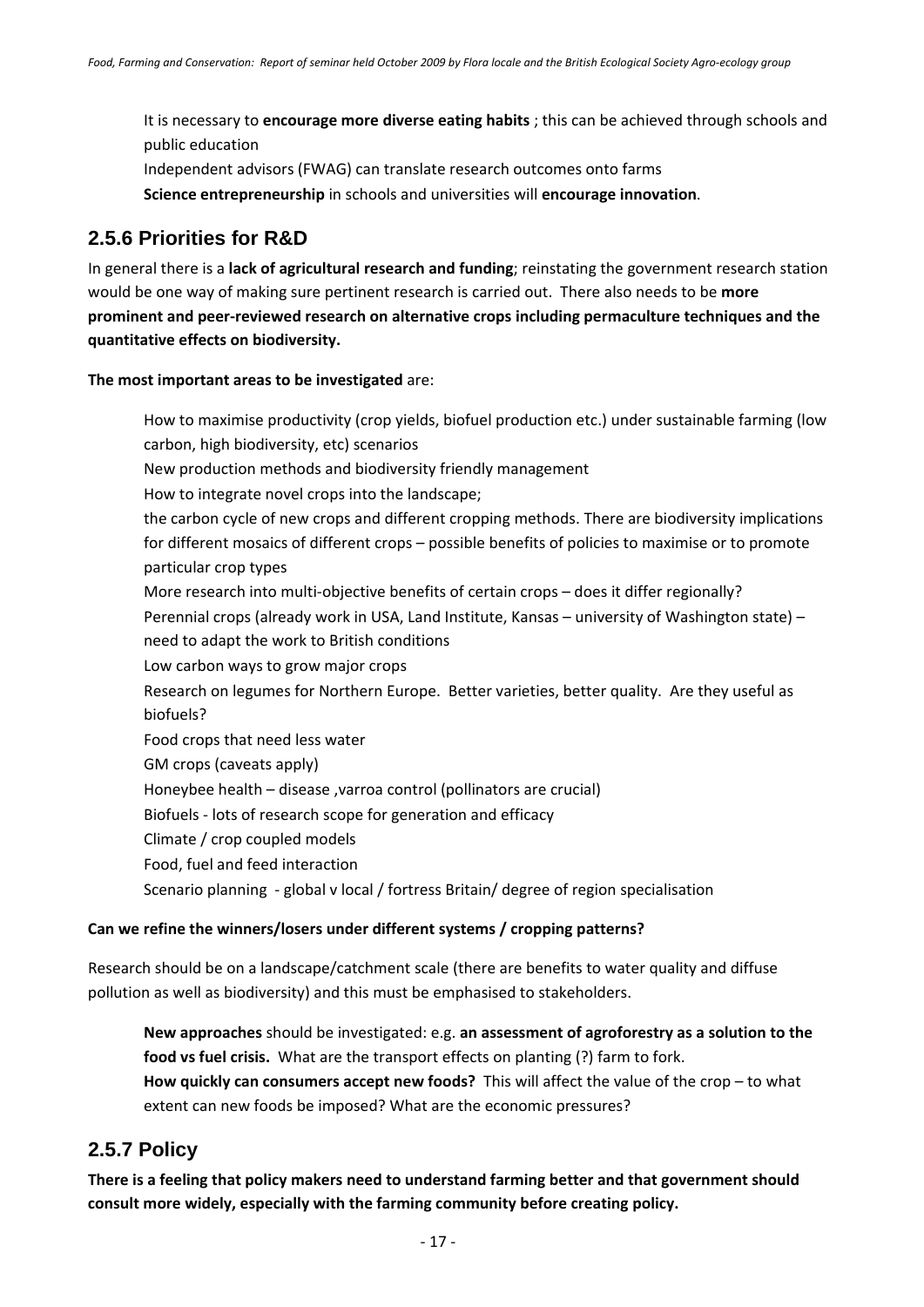**Policy is poorly integrated**, for example current policy favours either forestry or agriculture with no support for a combination, e.g. agroforestry systems.

It would be useful if CAP promoted mixed cropping and was flexible enough to be adapted to local needs.

CAP should support the use of novel crops and rules (cross‐compliance) and incentives for providing habitat for wildlife.

Incentives to develop and implement new crops and technologies would encourage new and younger farmers.

#### **Suggestions of ways to get policy out on the ground effectively were:**

Facilitate social groupings of farmers developing specific new crops – so they can team together support each other through change and share / manage risks.

Overcome resistance to change by better advice – a service like ADAS once was.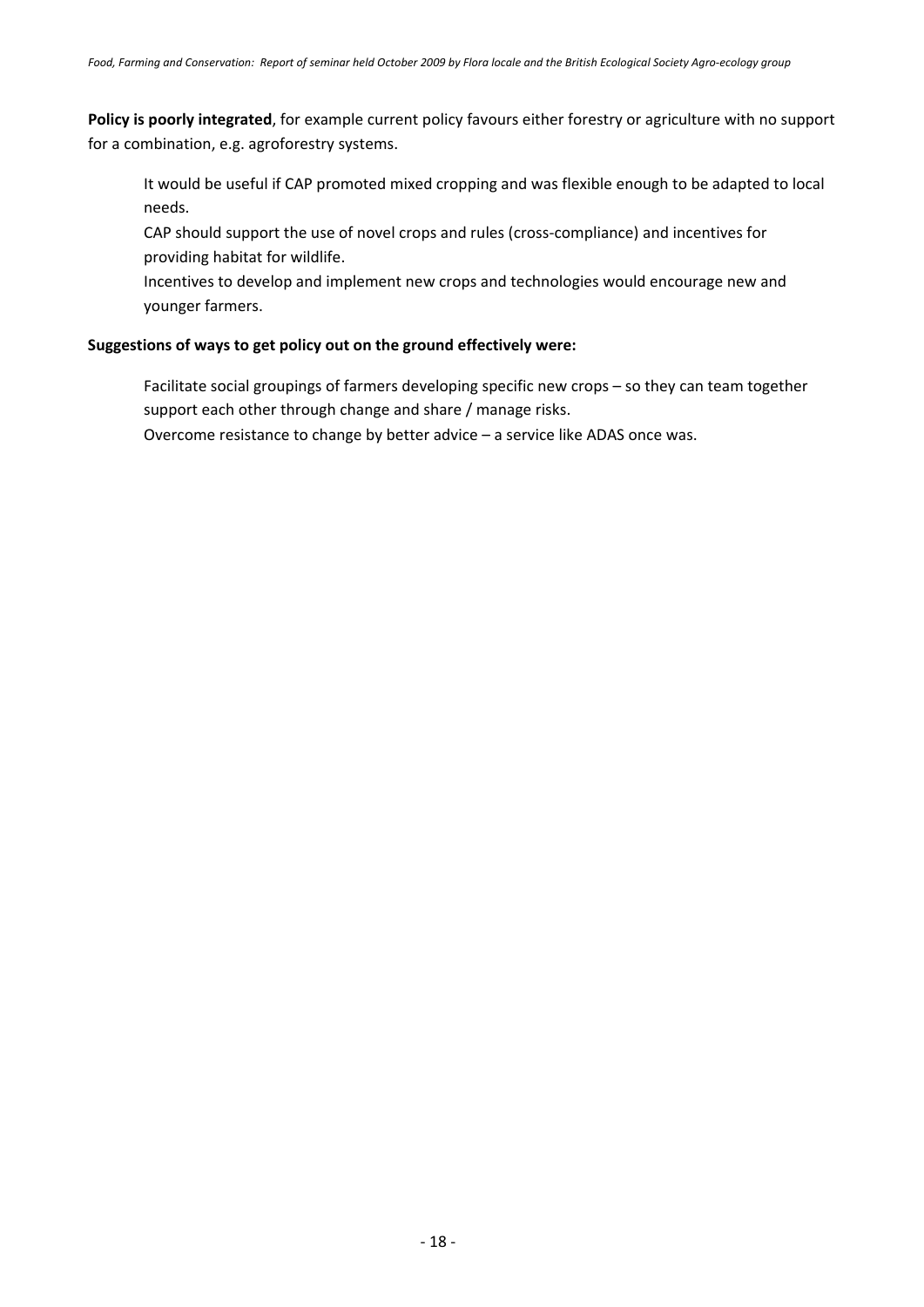# **APPENDIX 1: List of participants**

| Jacky Akam                           | Berks, Bucks & Oxon Wildlife Trust                                             |  |  |
|--------------------------------------|--------------------------------------------------------------------------------|--|--|
| Sebastian Anstruther                 | <b>Barlavington Estate</b>                                                     |  |  |
| <b>Judith Baker</b>                  | <b>HLF Purbeck Keystone Project</b>                                            |  |  |
| <b>Helen Barnes</b>                  | <b>FWAG Cymru</b>                                                              |  |  |
| Amanda Barton                        | <b>Marquis and Lord Consultants</b>                                            |  |  |
| <b>Prof Tim Benton</b>               | University of Leeds                                                            |  |  |
| Dr James Bennett                     | <b>Coventry University</b>                                                     |  |  |
| <b>Robin Blake</b>                   | Centre for Agri-Environmental Research,<br>University of Reading               |  |  |
| Susan Bragg                          | <b>Hampshire County Council</b>                                                |  |  |
| <b>Clare Buckerfield</b>             | <b>Dorset Wildlife Trust</b>                                                   |  |  |
| Prof Henry Buller                    | University of Exeter                                                           |  |  |
| David Burgess                        | Hampshire & Isle of Wight Wildlife Trust                                       |  |  |
| David Burton<br><b>Kirsty Burnet</b> | Natural England, Director & Trustee<br>Flora locale<br>University of Sheffield |  |  |
| <b>Sir Charles Burrell</b>           | <b>Knepp Estates</b>                                                           |  |  |
| Dr Simon Butler                      | University of Reading                                                          |  |  |
| <b>Julie Button</b>                  | Natural England                                                                |  |  |
| Sara Cadbury                         | <b>New Forest Study Group</b>                                                  |  |  |
| <b>Poul Christensen CBE</b>          | Chairman, Natural England                                                      |  |  |
| Donna Clarke                         | Southampton University                                                         |  |  |
| <b>Richard Clarke</b>                | Chairman, Flora locale                                                         |  |  |
| Sue Clarke                           | Flora locale                                                                   |  |  |
| Natasha Collings                     |                                                                                |  |  |
| Sean Cooch                           | Natural England                                                                |  |  |
| Lucy Cooper                          | The Grasslands Trust                                                           |  |  |
| <b>Alison Cross</b>                  | Hampshire and Isle of Wight Wildlife<br>Trust                                  |  |  |
| <b>Tom Curtis</b>                    | Landshare                                                                      |  |  |
| <b>Caroline Drummond</b>             | <b>LEAF</b>                                                                    |  |  |
| <b>Simon Duffield</b>                | Natural England                                                                |  |  |
| <b>Malcolm Emery</b>                 | Natural England                                                                |  |  |
| <b>Sue Everett</b>                   | Technical Adviser, Flora locale                                                |  |  |
| <b>Julie Ewald</b>                   | The Game and Wildlife Conservation                                             |  |  |
| Simon Fairlie                        | Trust<br>Chapter 7                                                             |  |  |
| Lisa Ferguson                        |                                                                                |  |  |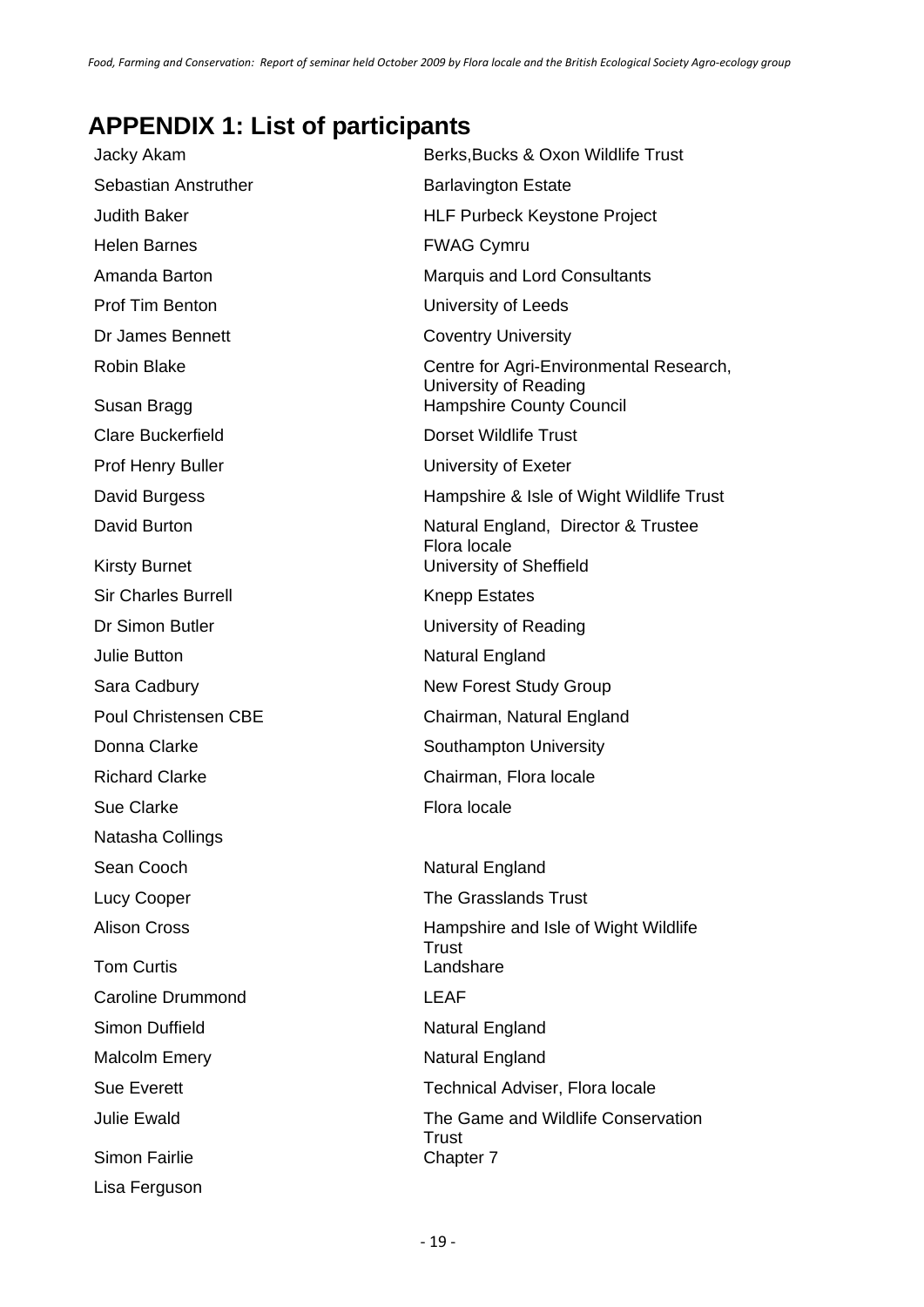Dr Rob Field RSPB Andrew Forbes Green End Farm Richard German **Exercise State Control** University of Leeds Prof David Gowing **Canadian Communists** Open University Dr Georgianne Griffiths **DEFRA** Andy Gulless **Heads** Farm Dr Jilly Hall Natural England Jenna Hegarty **RSPB** Claire McCorquodale Flora locale Jim McGinlay **Open University** Emily Newton **Dorset Wildlife Trust** Helen Pengelly **Canopy Land Use** Ian Pickford **DEFRA** Andrew Pollard **Dorset Wildlife Trust** Helen Proctor **National Executive Contract Contract University of Sussex** Dr Geoff Radley Natural England John Rattray **Wiltshire Wildlife Trust** Marian Reed

John Holland The Game and Wildlife Conservation **Trust** Naomi Jones The Food and Environment Research Agency Caroline Kelly **Butterfly Conservation Trust** Carol Lodge **Carol Lodge Herts and Middlesex Wildlife Trust** Donald MacIntyre Emorsgate Seeds, Director & Trustee Flora locale Steve Markham Marquis and Lord Consultants Dr Jon Marshall Marshall Marshall Agroecology Ltd Charles Morgan **PONT** (Grazing Advice Partnership Wales) Eleanor Newson Grazing Advice Partnership Lois Philipps Emslie and Crocker Rural Consulting Rebecca Ross **Parliamentary Office of Science and Technology** Dr Gavin Siriwardena **British Trust for Ornithology** Dr Barbara Smith The Game and Wildlife Conservation Trust, Director & Trustee Flora locale Joanne Smith The Organic Research Centre Dr Jenny Sneddon **Liverpool John Moors University** 

Dr Chris Stoate Game and Wildlife Conservation Trust